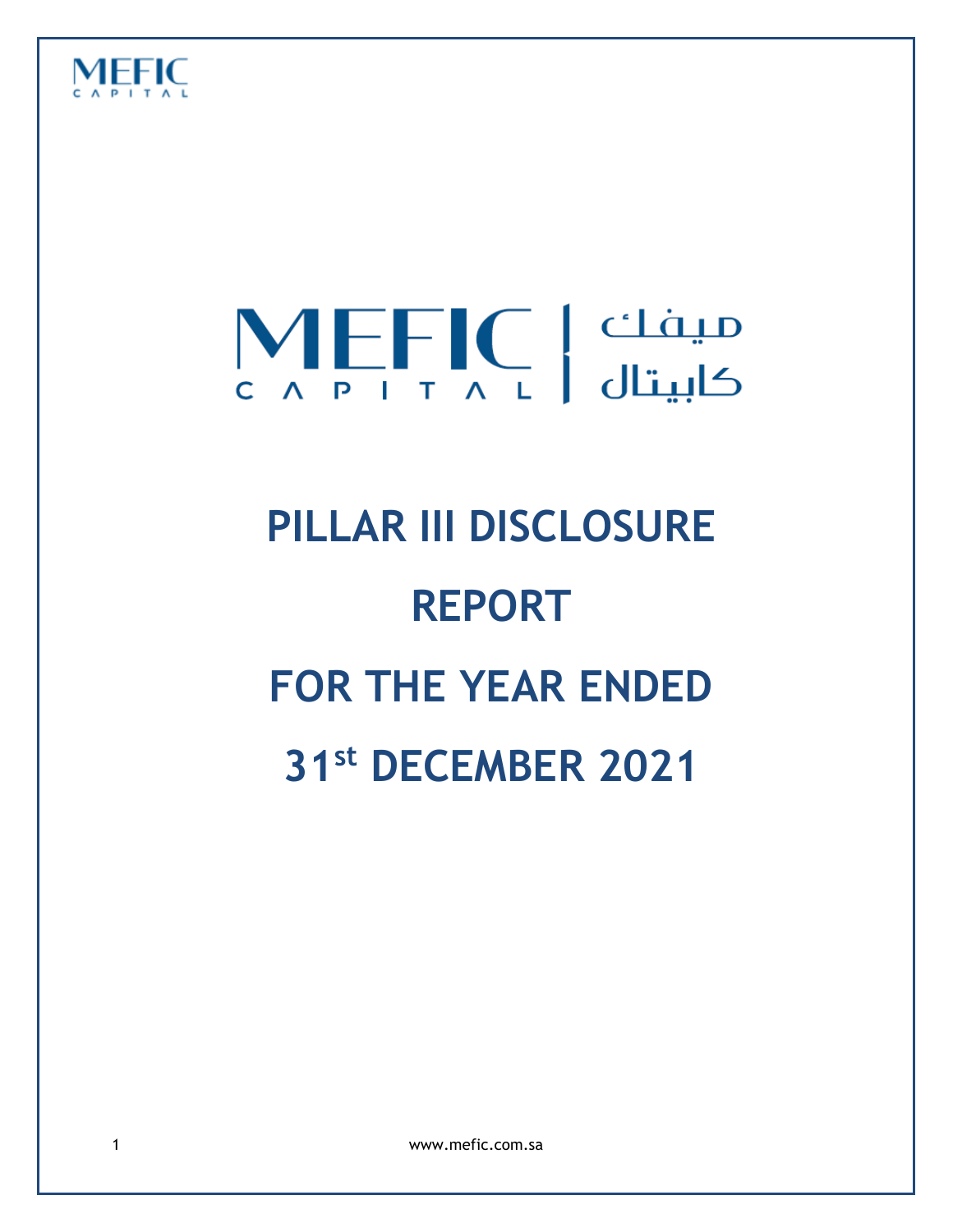#### **TABLE OF CONTENTS**

| 2           |  |
|-------------|--|
|             |  |
|             |  |
| 3           |  |
|             |  |
|             |  |
|             |  |
|             |  |
|             |  |
| 4           |  |
|             |  |
|             |  |
|             |  |
| 5.          |  |
| 6           |  |
|             |  |
|             |  |
|             |  |
|             |  |
| $7^{\circ}$ |  |
|             |  |
|             |  |
|             |  |
|             |  |
|             |  |

#### **LIST OF TABLES**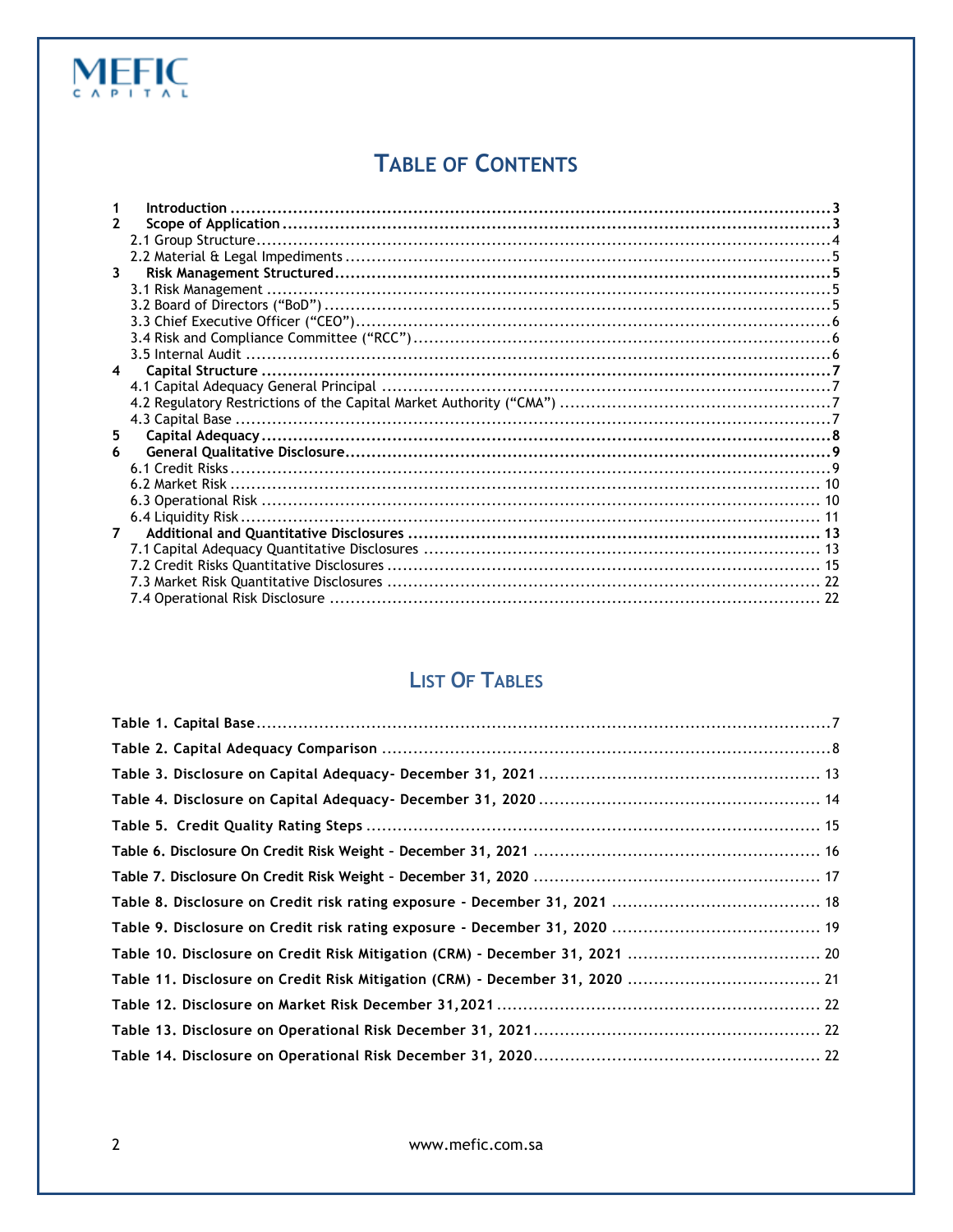

#### <span id="page-2-0"></span>**1 Introduction**

Middle East Financial Investment Company hereinafter referred to as "MEFIC" and/or "the Company" is licensed and regulated by the Capital Market Authority (hereinafter referred to as "CMA"). CMA Prudential Rules consists of three main Pillars of Capital Adequacy,

- I. **Pillar I** Minimum Capital Adequacy requirements, in which the firm has to maintain capital resources should not be less than the capital required amount.
- II. **Pillar II** Assessment of all Risks and capital adequacy, in order to determine if additional capital should be assigned for additional risks.
- III. **Pillar III** Market Disclosure and Reporting of capital adequacy and the other required information to be published, the Pillar III annual review and update will be published on the Company official website [www.mefic.com.sa](http://www.mefic.com.sa/)

The document has been prepared in accordance with the Capital Market Authority regulations. It meets the minimum requirements for the Annual Disclosure, referred by Article 68 of the Prudential Rules, and shall be arranged in accordance to Annex 10 of the same rules along with some illustrative tables.

#### <span id="page-2-1"></span>**2 Scope of Application**

MEFIC Capital is a Saudi Closed Joint Stock Company established under the regulation for companies in the Kingdom of Saudi Arabia. The Company operates under Commercial Registration No:1010237038 issued in Riyadh on Sha'ban 2, 1428H (corresponding to August 15, 2007) and Ministerial Resolution No.200/K dated Rajab 30, 1428H (corresponding to August 13, 2007) announcing the formation of the Company.

The Company also operates its investment activities under the Authorization License No. 06029- 37 dated July 17, 2007 (corresponding to Jumad Al Thani 21, 1427H) issued by the Capital Market Authority.

The Company modified its' provided licensed services as per CMA approval dated August 29, 2017 (corresponding to Dhu Al-Hijjah 7, 1438H) to modify the investment services related to Dealing in securities as Principal only, Underwriting, Investment Funds Management along with the Private Investment Portfolios Management on the behalf of the customer, Arrangement, Advisory and Custody Services related to financial securities. The Company requested to revoke its license of Dealing as Agent.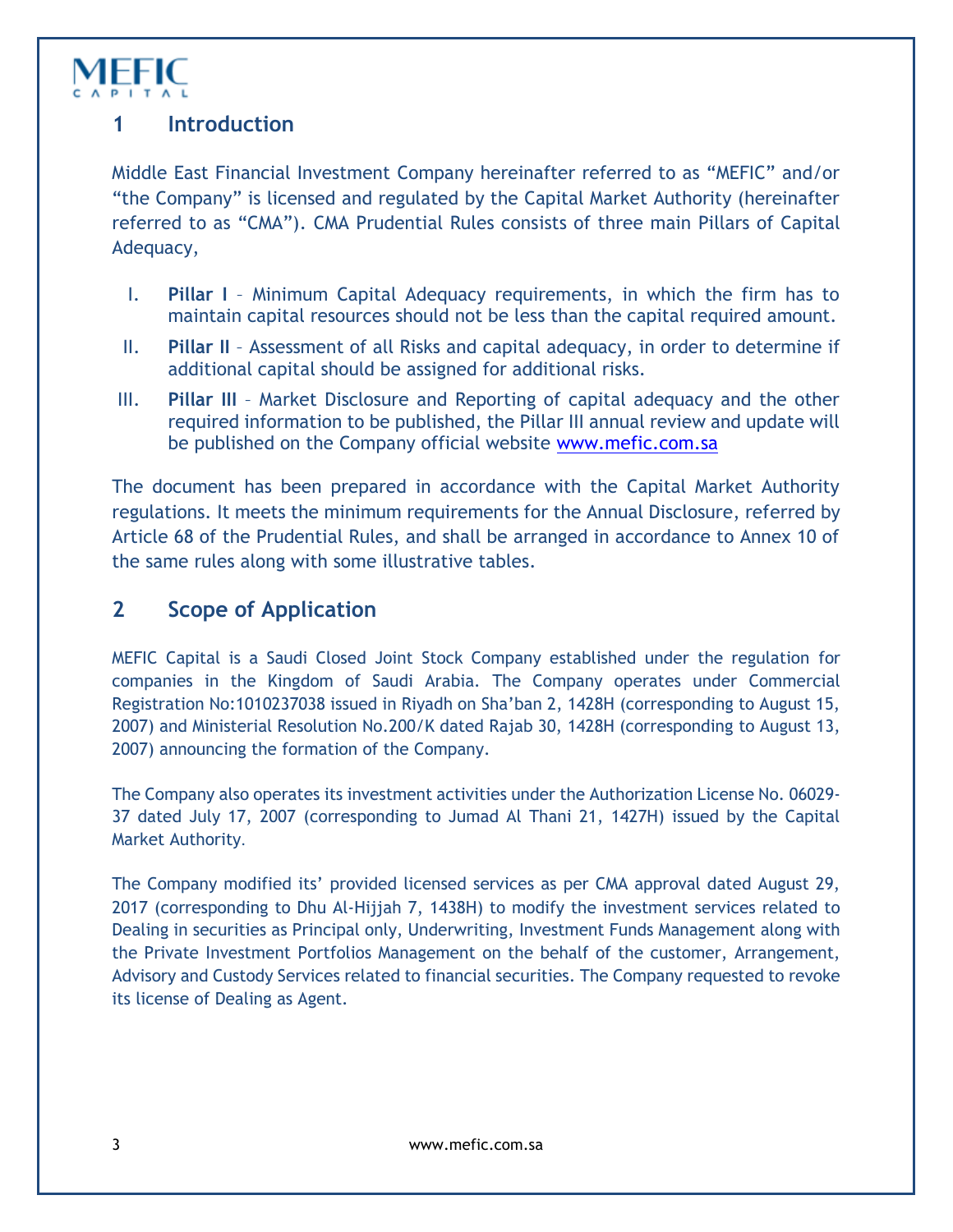

#### **2.1 Group Structure**

<span id="page-3-0"></span>The Company's share capital of 400 million as of December 31, 2021 remain the same as the previous year, consists of 40,000,000 fully paid shares with nominal value of SR 10 each. The Company has investment in a subsidiary that has been disclosed separately in the Financial Statement at the time of preparing and publishing this disclosure.

The Company's 40% share capital is owned by Ahli United Bank "AUB", in which AUB in Kuwait own (30%), and AUB in Bahrain (10%), Esna Holding Company owns 15.75% of the share capital, the Arab Investment Company (TAIC) own 15% of the share capital, as well as a group of high net worth individuals and family offices. Some of the details about MEFIC's shareholders as follow:

#### **Ahli United Bank ("AUB")**

Ahli United Bank (AUB) forms a banking group providing (i) retail banking, (ii) corporate banking, treasury and investment, (iii) private banking and wealth management services and (iv) Sharia' compliant banking services. AUB has a strong presence across Middle East and North Africa "MENA" with locations in Bahrain, Kuwait, Oman, Egypt, Iraq, and Libya and United Kingdom. AUB is the largest bank in Bahrain with total assets of USD 41.91 bn, and Kuwait total assets of KD 4.5 bn by the end of 2021.

#### **ESNA Holding Company**

ESNA Holding Company is a Privately Held Company Founded in 1980, ESNA was fueled with dedication for business excellence to confront expanding market needs and high profile projects, specialized sister companies were established since 1996, executing ESNA among the leading holding companies, hence encompassing organizations servicing in various disciplines like Telecommunications & Security Surveillance Advertising, Marketing, Social Media & Audiovisual solutions Electro-mechanical Projects and Supplies Specialized Warehouse Equipment & Management Medical Supplies & Services "

#### **The Arab Investment Company ("TAIC")**

TAIC is a closed joint stock company established in 1974, owned by Arab States and registered in the Kingdom of Saudi Arabia & TAIC Holds 15% of MEFIC.

#### **Individuals / Family Offices**

High Net worth Individuals collectively holds 29.25% of the share capital in MEFIC Capital. These are well connected, and highly experienced individuals provide the necessary networking capability for MEFIC Capital in Saudi Arabia.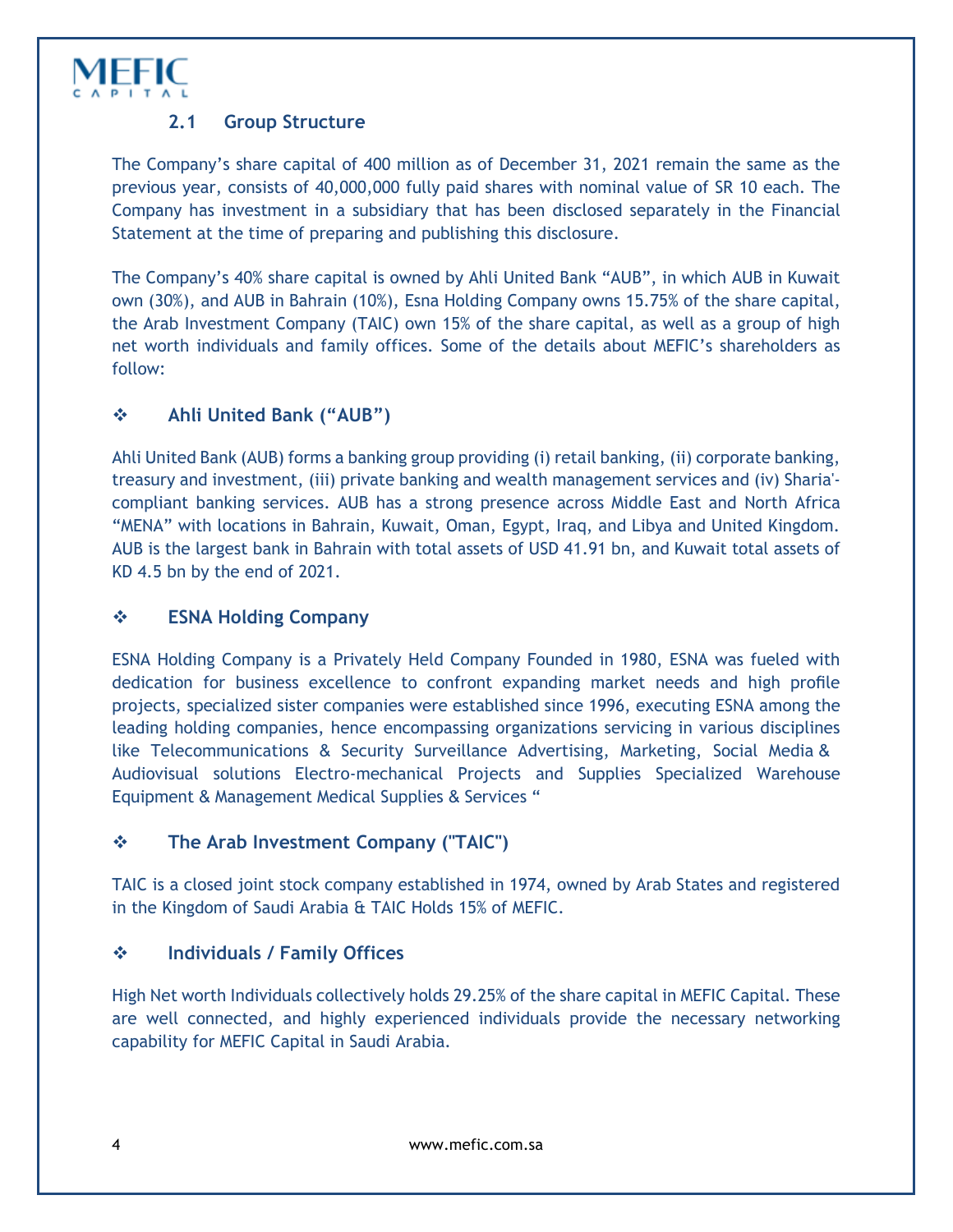

#### **2.2 Material & Legal Impediments**

<span id="page-4-0"></span>There is no current or foreseen material or legal impediment to the prompt transfer of capital or repayment of liabilities between the Company and the related business partners.

#### <span id="page-4-1"></span>**3 Risk Management Structured**

#### **3.1 Risk Management**

<span id="page-4-2"></span>Risk Management is an independent control function reporting directly to the Company's Chief Executive Officer ("CEO"). The Risk Management function is responsible for the design and introduction of an independent risk management process that caters for the Identification, Assessment, Monitoring and Control of both financial and non-financial risks associated with the business activities based on approved policies and procedures subject to an annual review for a continues development and enhancement for Risk Management process that fully comply with the Authority regulations. The risk management reporting prepared to on ex-post basis for assisting gaps and cope with the business needs, reporting compress both quantitative and qualitative based on the Authority Requirements and approved policies and procedures.

The Company considers several aspects when applying its process in order to mitigates the risks associated with the business such as:

- **Clear communications.**
- **Develop its modus operandi "the working and operating manner".**
- **Apply the corporate devil's advocate approach in order to enhance the value of the investments.**
- **Promote the risk management culture levels.**
- <span id="page-4-3"></span>**Continuous improvement of the Company risk profile and the risk appetite.**

#### **3.2 Board of Directors ("BoD")**

The Board of Directors of the Company has an overall responsibility for establishing the risk culture and ensuring that an effective risk management framework is in place, some of the BoDs key responsibilities are:

- **Approve the Company's structure for risk management.**
- **Approve the annual Risk Appetite Statement ("RAS") and the Risk Appetite limits annually.**
- **Review and approve the Internal Capital Adequacy Assessment Process "ICAAP".**
- **Validate and approve the modifications and enhancements for Risk Management Framework.**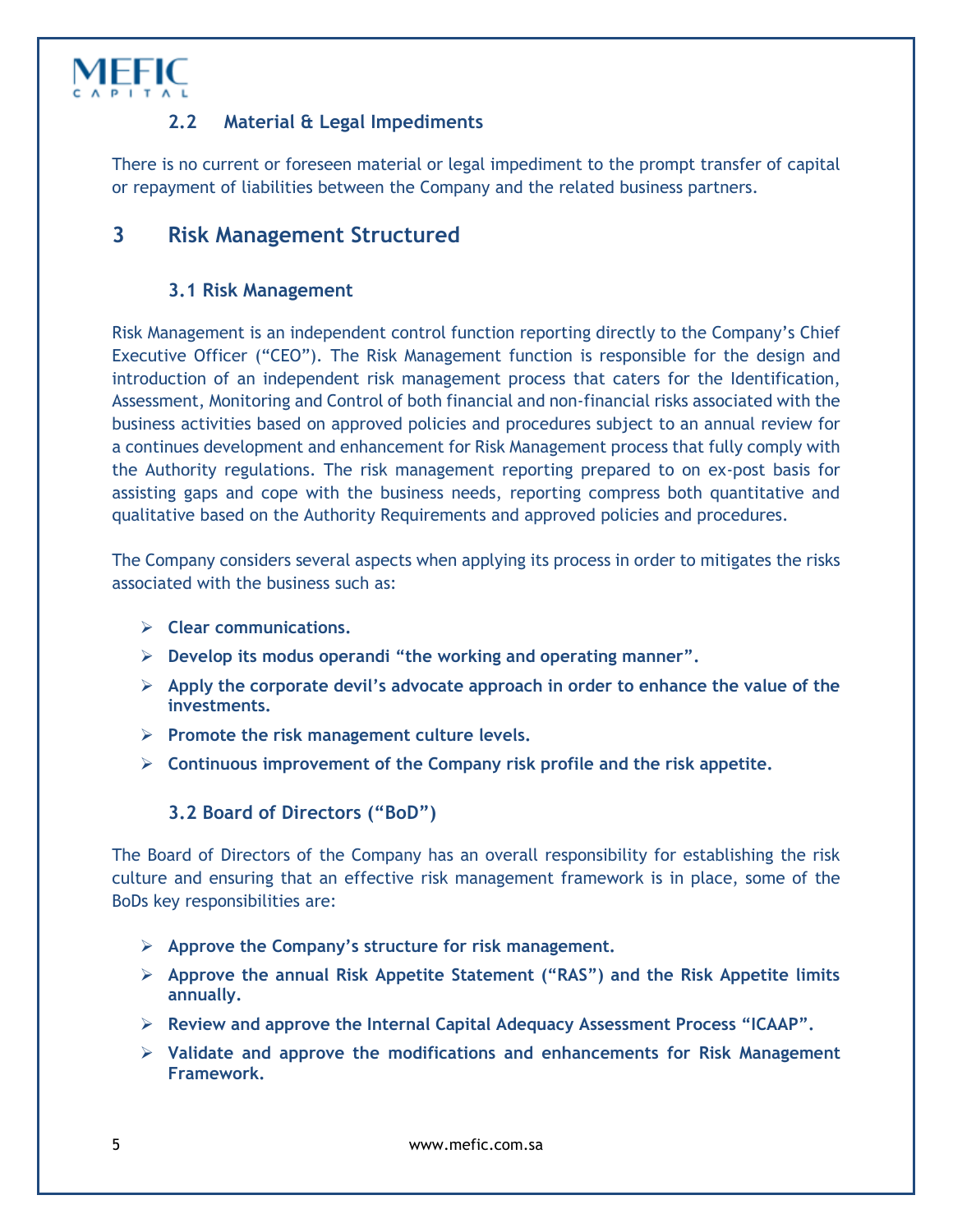

<span id="page-5-0"></span> **Review and approve risk assessment for any modifications or enhancement for the Company's products and services.**

#### **3.3 Chief Executive Officer ("CEO")**

The CEO is responsible for the following activities:

- **Ensure that the Company's department heads and their members of staff are fully aware and understanding that they are the risk owners for their related area of business and act accordingly.**
- **Review the adequacy of the proposed risk mitigating measures.**
- **Provide suggestions or recommendations in order to enhance the risk mitigating measures.**
- **Provide full support (where necessary) to enable the implementation of the risk management activities and initiatives across the Company.**
- <span id="page-5-1"></span> **Respond in a timely manner in case of occurrence of incidents/events requiring CEO involvement.**

#### **3.4 Risk and Compliance Committee ("RCC")**

The Risk and Compliance Committee is a management committee responsible for overseeing the risk management framework and compliance framework. During 2021, the Committee considered addressing the Corporate Governance Framework. The committee established to address all related risks and ensure effectiveness of the implementation process of risk management framework across the Company including the risk strategy, governance systems and compliance with the authority requirements as well as Compliance functions, in addition to the Company's Corporate Governance process and framework.

#### **3.5 Internal Audit**

<span id="page-5-2"></span>The Company continued to enhance the value and effectiveness of the internal audit function while keeping full control at the Company's level. The Internal Audit function is working closely to monitor and control the co-sourced service provided and confirm an independent assurance that all types of risk and the controls are being measured and managed in accordance with the policies and guidelines approved by the BoD, and the market best practice. The Internal Audit function reports to the Internal Audit Committee ("IAC") a Board Committee.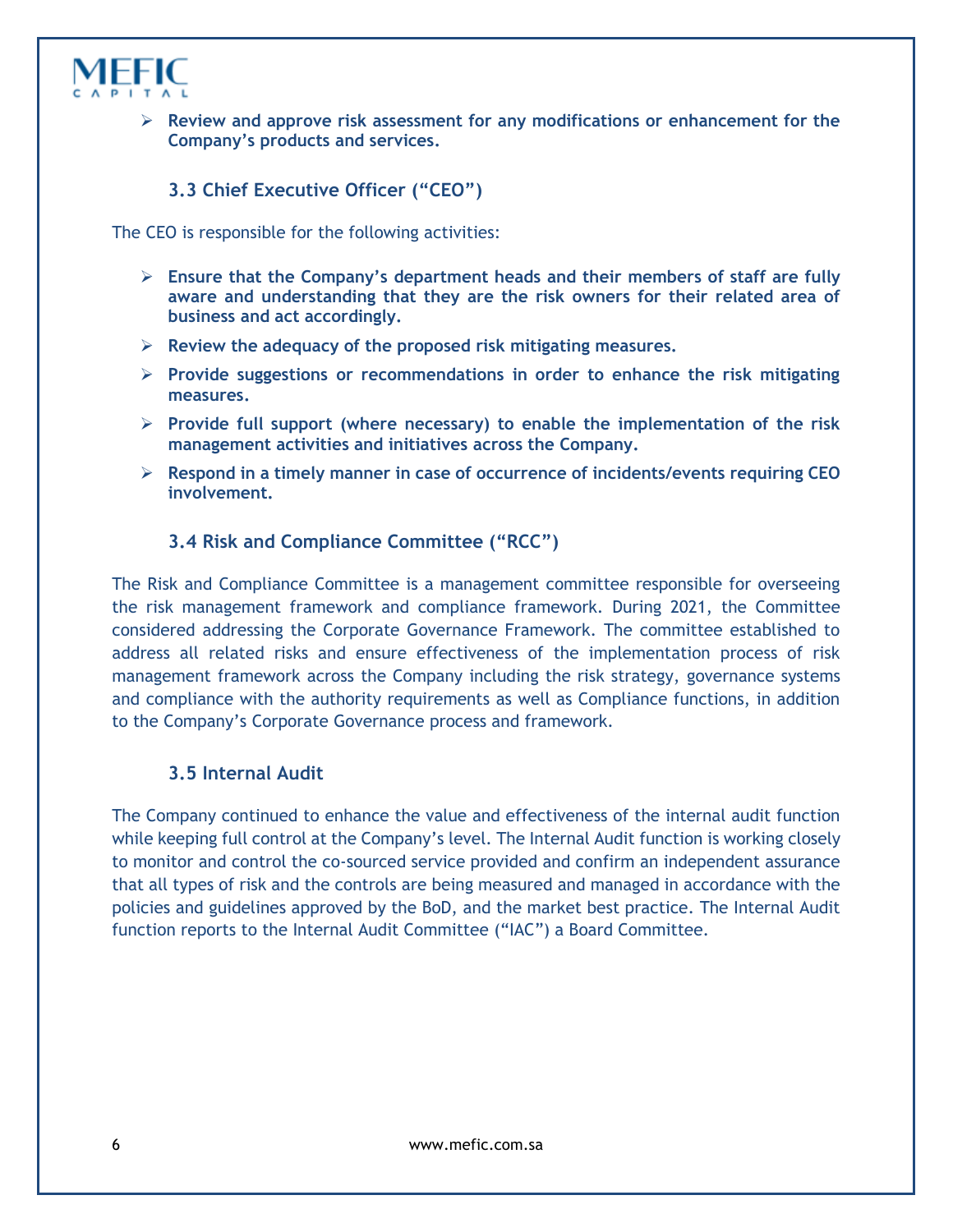

#### <span id="page-6-0"></span>**4 Capital Structure**

#### **4.1 Capital Adequacy General Principal**

<span id="page-6-1"></span>The Company will always comply with Part 2: Capital Base of the Prudential Rules of the CMA, moreover the Company maintains prudent relationship between the capital base and underlying risks.

#### **4.2 Regulatory Restrictions of the Capital Market Authority ("CMA")**

<span id="page-6-2"></span>CMA has imposed a restriction that all Authorized persons shall continuously possess a capital base that corresponds to not less than the total of the minimum capital requirements of 1.0x, in accordance with Chapter 4 to Chapter 16 of Part 3 of the CAM's Prudential Rules at any point in time.

#### **4.3 Capital Base**

<span id="page-6-3"></span>The Company's capital base as per the audited financial statement as of December 31, 2021 and 2020 as follow:

<span id="page-6-4"></span>

| <b>Table 1. CAPITAL Base</b> |                 |                      |  |  |  |  |  |
|------------------------------|-----------------|----------------------|--|--|--|--|--|
|                              | <b>FY 2021</b>  | <b>FY 2020</b>       |  |  |  |  |  |
|                              | <b>SAR' 000</b> | <b>SAR' 000</b>      |  |  |  |  |  |
| <b>Tier 1 Capital</b>        |                 |                      |  |  |  |  |  |
| Paid-up capital              | 400,000         | 400,000              |  |  |  |  |  |
| Share premium                | ٠               |                      |  |  |  |  |  |
| <b>Reserves</b>              | 14,861          | 12,918               |  |  |  |  |  |
| Audited retained earnings    | (75, 790)       | (93, 536)            |  |  |  |  |  |
| Deductions (-)               | (14, 172)       | (14, 332)            |  |  |  |  |  |
|                              |                 |                      |  |  |  |  |  |
| Total Tier 1 capital         | 324,899         | 305,050              |  |  |  |  |  |
| <b>Tier 2 Capital</b>        |                 | $\blacksquare$       |  |  |  |  |  |
| <b>Total Tier 2 capital</b>  |                 |                      |  |  |  |  |  |
| <b>Total Capital Base</b>    | 324,899         | $\overline{305,050}$ |  |  |  |  |  |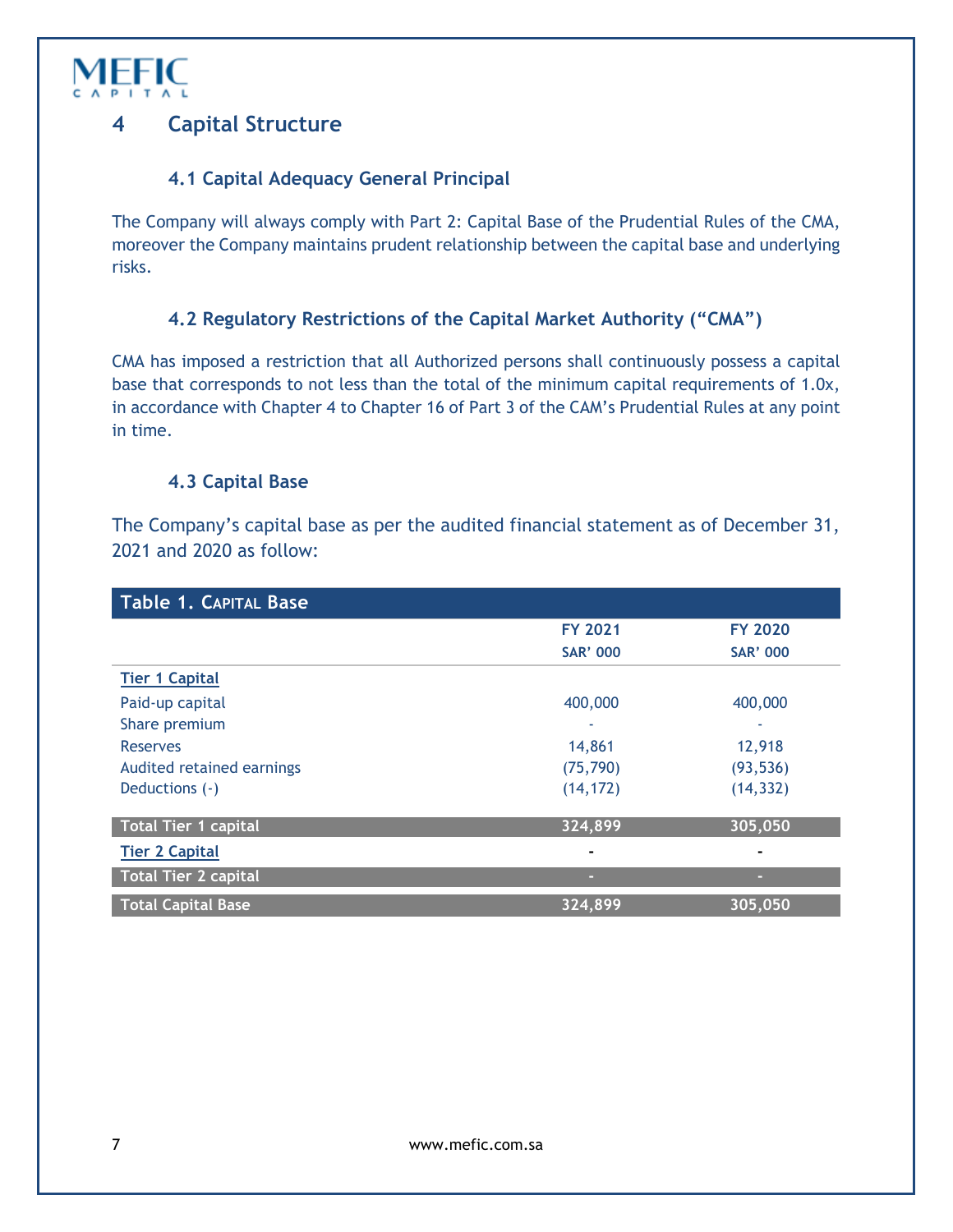

#### <span id="page-7-0"></span>**5 Capital Adequacy**

Capital Adequacy provides clear view on the Company's ability to ensure efficient utilization of its capital in relation to business requirements, the risk profile and shareholder visions and expectations. The Company approach in assess the capital adequacy by considering the following principles:

- Pillar II review of the Internal Capital Assessment Process "ICAAP", review to be conducted at least annually.
- $\triangleright$  Comply with Prudential Rules of the CMA by assessing the capital base to be maintaining above the CMA's minimum regulatory requirement of 1.0x.
- $\triangleright$  Stress Testing and Scenario Analysis It refers to the simulation techniques the Company adopts in order to assess potential effects of specified events.

The Company's total capital ratio as of December 31, 2021 was 1.44x, which correspond to minimum capital requirements of ~SR 226 mm and capital surplus of ~SR 98 mm.

The Company minimum capital requirements as of 31 December 2021 and 2020 in line with audited financial statement present at the following table. *"For detailed disclosure please refer to point 7"*

<span id="page-7-1"></span>

| <b>Table 2. Capital Adequacy Comparison</b>  |                 |                 |  |  |  |  |
|----------------------------------------------|-----------------|-----------------|--|--|--|--|
|                                              | <b>FY 2021</b>  | <b>FY 2020</b>  |  |  |  |  |
|                                              | <b>SAR' 000</b> | <b>SAR' 000</b> |  |  |  |  |
| <b>Credit Risk</b>                           |                 |                 |  |  |  |  |
| <b>On-balance Sheet Exposures</b>            |                 |                 |  |  |  |  |
| <b>Governments and Central Banks</b>         |                 |                 |  |  |  |  |
| Administrative bodies, NPOs                  | 78              | 39              |  |  |  |  |
| Capital Market Institutions (CMIs) and banks | 509             | 1,336           |  |  |  |  |
| Corporates                                   | 28              | 16              |  |  |  |  |
| <b>Retail</b>                                | 267             | 260             |  |  |  |  |
| Investments                                  | 102,750         | 75,375          |  |  |  |  |
| Securitization                               |                 |                 |  |  |  |  |
| <b>Margin Financing</b>                      |                 |                 |  |  |  |  |
| <b>Other Assets</b>                          | 77,140          | 98,045          |  |  |  |  |
| <b>Total On-Balance sheet Exposures</b>      | 180,773         | 175,075         |  |  |  |  |
| <b>Off-balance Sheet Exposures</b>           |                 |                 |  |  |  |  |
| <b>OTC/Credit Derivatives</b>                |                 |                 |  |  |  |  |
| Repurchase agreements                        |                 |                 |  |  |  |  |
| Securities borrowing/lending                 |                 |                 |  |  |  |  |
| Commitments                                  |                 |                 |  |  |  |  |
| Other off-balance sheet exposures            | 3,489           | 9,996           |  |  |  |  |
| <b>Total Off-Balance sheet Exposures</b>     | 3,489           | 9,996           |  |  |  |  |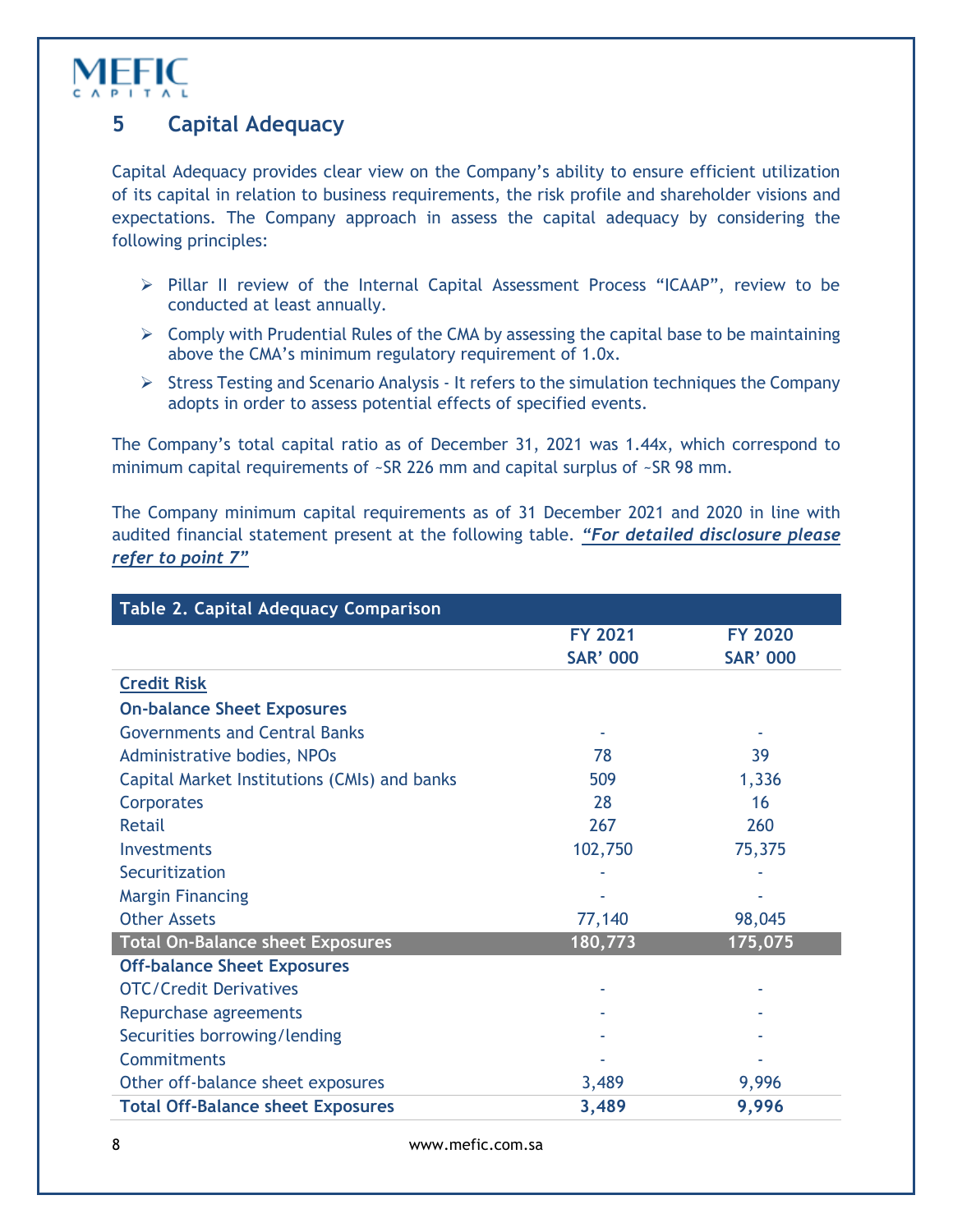| <b>Total On and Off-Balance sheet Exposures</b> | 184,261 | 185,066 |
|-------------------------------------------------|---------|---------|
| <b>Prohibited Exposure Risk Requirement</b>     | 32,810  | 13,983  |
|                                                 |         |         |
| <b>Total Credit Risk Exposures</b>              | 217,071 | 199,049 |
| <b>Market Risk</b>                              |         |         |
| Interest rate risks                             |         |         |
| Equity price risks                              |         |         |
| Risks related to investment funds               |         |         |
| Securitization/Re-securitization positions      |         |         |
| Excess exposure risks                           |         |         |
| Settlement risks and counterparty risks         |         |         |
| Foreign exchange rate risks                     | 1,835   | 2,031   |
| <b>Commodities risks</b>                        |         |         |
| <b>Total Market Risk Exposures</b>              | 1,835   | 2,031   |
| <b>Total Operational Risk Exposures</b>         | 7,338   | 10,501  |
| <b>Minimum Capital Requirements</b>             | 226,245 | 211,582 |
| Surplus/(Deficit) in Capital                    | 98,654  | 93,468  |
| <b>Total Capital Ratio (Time)</b>               | 1.44    | 1.44    |

#### <span id="page-8-0"></span>**6 General Qualitative Disclosure**

#### **6.1 Credit Risks**

<span id="page-8-1"></span>Credit Risk is the risk of economic loss from the failure of a debtor to perform according to the terms and conditions of a contract or agreement. Credit Risk considered as the main risks charged to capital for the Company due to the Company's proprietary investment.

The Company performs the reasonable due diligence of securities and investments, along with Counterparty Risk Assessment, the Company obtains the appropriate approvals as per the approved authority matrix and the approved limitations, such process has to be in line with the approved investment roadmap.

In order to mitigate the credit risk and the counterparty risks, the Company applies suitable and approved policies and procedures in this regard allowing close monitoring in order to highlight any breaches related, also to consider an immediate correction plan, the Company still doesn't use hedging techniques, as an example of the policies and procedure principles are:

 $\triangleright$  Consider Short term Murabaha placements as low risk product.

9 www.mefic.com.sa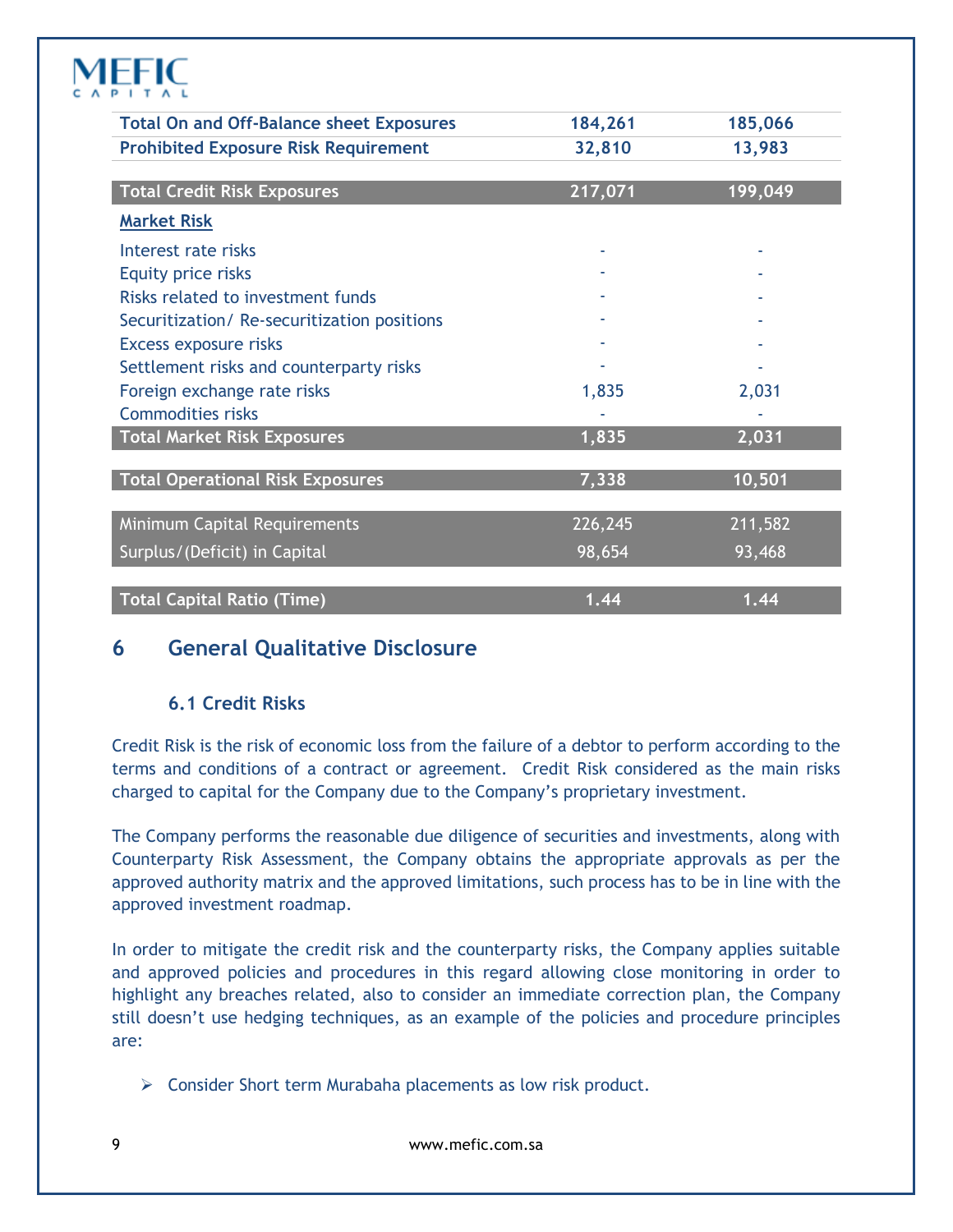

- $\triangleright$  Perform Counterparty profile Risk Assessment to confirm the credit levels is up to acceptable standards.
- $\triangleright$  Counterparty Risk Assessments to be conducted on an annual basis.
- $\triangleright$  Carrying out Stress Testing process to review any unexpected movements in terms of rating, Geo political change, significant down trend in the financial performance semiannually or annually.

#### **6.2 Market Risk**

<span id="page-9-0"></span>Market Risk is the potential that changes in the market prices of an institution's holdings may have a negative impact on its financial condition. It's arising from positions either explicit or embedded within instruments and can be especially complex and difficult to manage. There are four most common market risk factors (Interest Rate, Foreign Exchange, Equity price, Commodity price). The Company's exposure to market risk as an average position was remain very low during 2021, due to the absent of a trading portfolio and the nature of investment provided by the Company. The current market risk exposures disclosed arouse from the foreign currency exchange risk charges.

In order to mitigate market risk the Company follow an approved policy and procedure that include investments due diligence, underwriting process, considering the approval levels as per the approved authority matrix that includes the BoD or any other Committee, moreover, applying risk measurement tools such as Sensitivity Analysis and/or Stress Testing where applicable.

#### **6.3 Operational Risk**

<span id="page-9-1"></span>Operational Risk is inherent within each and every activity or process conducted by the business. Its' widely used definition, as adopted by Basel II regulations: which is "the risk of loss resulting from inadequate or failed internal processes, people and systems or from external events". Operational loss always associated with business activities such as:

- Business Internal Process: it's the risks associated with failures of processes or procedures.
- $\triangleright$  People Risks: associated with employees and/or with clients.
- $\triangleright$  System Risks: associated with the use of technology and systems.
- External Event Risks: associated with causes beyond the direct control of the Company*.*

In order to mitigate the Operational Risk, risk management implementing an approved operational risk policy and procedure subject to continues improvements, the risk management function always emphasizing that each business line is responsible to minimize the operational risk associated with their activities, some of the followed principles are:

 $\triangleright$  Continues testing of all controls effectiveness.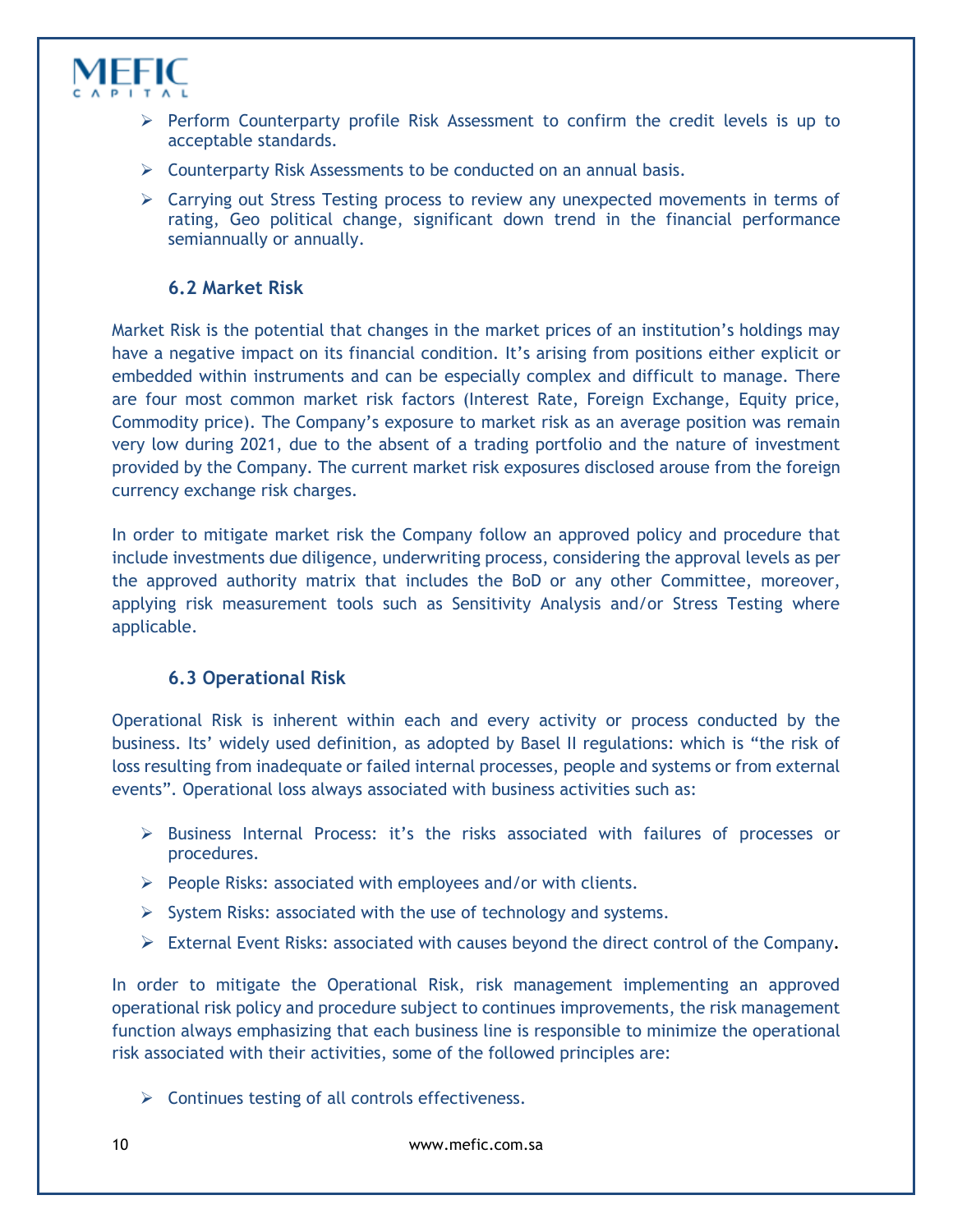

- $\triangleright$  Risk Control Self-Assessment "RCSA" and creating the risk register.
- $\triangleright$  Business Continuity Plan "BCP" testing annually.
- Review all Service Level Agreement's "SLA" annually.
- $\triangleright$  Developing the risk management reporting.
- <span id="page-10-0"></span> $\triangleright$  Internal Audit functions to independently conduct a Risk Assessment Internal Audit based, and assessing effectiveness of the business controls.

#### **6.4 Liquidity Risk**

This risk arises as a result of holding of illiquid assets, asset vs. liability gap, or inaccurate assessments of potential operating liquidity requirements.

In order to mitigate the liquidity risk, the Company monitors the liquidity position regularly, to maintain reasonable level of liquidity availability in order to meet any commitments when it falls due, Moreover, the Company considers short term and low risk investments, evaluate the worst case scenario the Company may face by applying stress testing scenarios, and most importantly is applying close monitoring to the asset and liability management.

The liquidity Statement is prepared in accordance to different time intervals of the expected cash flow arising at the settlement time of both asset and liabilities. Time intervals used as per the CMA Prudential Rules Regulation presented below:

- $\geq 1$  Day
- $\triangleright$  From 1 day Up to 1 week
- $\triangleright$  From 1 week Up to 1 month
- $\triangleright$  From 1 month Up to 3 month
- $\triangleright$  From 3 month Up to 6 month
- $\triangleright$  From 6 month Up to 1 Year
- Over 1 Year
- $\triangleright$  Non-Maturity

#### **6.4.1 Liquidity Risk Quantitative Disclosures**

MEFIC has defined liquidity risk indicator as a part of its Risk appetite which they monitor  $\hat{\alpha}$ always maintain adequate Liquidity to meet its day to day obligations and cash outflows. Liquidity coverage Ratio is maintained greater than 110% and for Dec 2021 the LCR was 384%.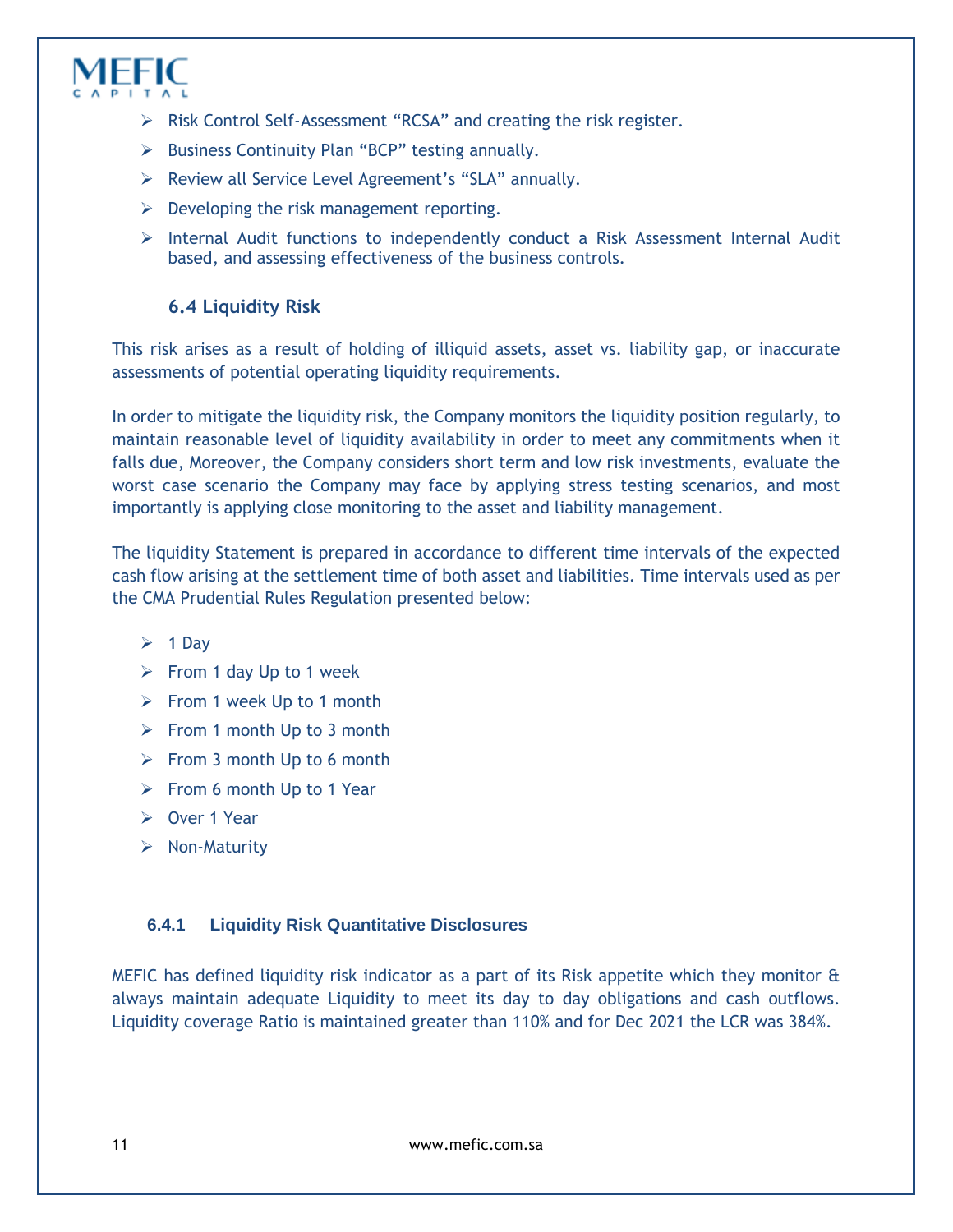

MEFIC also uses benchmark ratio of Liquid Asset / Total Assets to determine the impact the liquidity emergency situation wherein funds from the liquid assets shall be utilized to withstand the liquidity crisis.

| Liquidity Risk (Stock Approach) |               |                                                                                                            |  |  |  |  |  |
|---------------------------------|---------------|------------------------------------------------------------------------------------------------------------|--|--|--|--|--|
| <b>Indicators</b>               | <b>Values</b> | Inference                                                                                                  |  |  |  |  |  |
| Liquid Assets / Total Assets    | 16%           | This reflects the cushion/comfort level in<br>meeting its short-term liabilities and fixed<br>cost payment |  |  |  |  |  |

MEFIC measures the liquidity risk by calculating cash flow mismatches based on the maturity dates relating to all its assets and liabilities as below: -

#### **Liquidity Risk (Cash Flow Approach)**

| <b>Descriptions</b>                      | 1 Day  | $> 1$ day<br>to $1$<br>week | >1 week<br>to $1$<br>month | >1<br>month to<br>3 months | >3<br>months to<br>6 months | > 6<br>months<br>to 1 year | > 1 year                 | Non-<br><b>Maturity</b>  | <b>Total</b> |
|------------------------------------------|--------|-----------------------------|----------------------------|----------------------------|-----------------------------|----------------------------|--------------------------|--------------------------|--------------|
| <b>ASSETS</b>                            |        |                             |                            |                            |                             |                            |                          |                          |              |
| Cash and cash equivalents                | 18,121 |                             |                            |                            |                             |                            |                          | ÷.                       | 18,121       |
| Other receivables                        | ÷      | ٠                           | 1,256                      | 2,399                      | 5,917                       | 28,843                     | 470                      | $\overline{\phantom{a}}$ | 38,886       |
| Advances and prepayments                 |        |                             | ×,                         |                            |                             |                            | ä,                       | 428                      | 428          |
| Investments (Short & Long<br>Term)       | ×.     | 35,543                      | 3,373                      | ä,                         | ÷.                          | 22,527                     | 192,848                  | ×,                       | 254,290      |
| Property and equipment                   |        |                             |                            | ä,                         |                             | ×.                         | $\overline{\phantom{a}}$ | 5,750                    | 5,750        |
| Property under CWIP                      |        |                             |                            |                            |                             | ×.                         | 62,447                   | $\overline{\phantom{a}}$ | 62,447       |
| <b>ROU Assets</b>                        |        |                             |                            |                            |                             | ×.                         | ä,                       | 30,966                   | 30,966       |
| <b>Deferred Tax</b>                      |        |                             |                            |                            |                             |                            | 402                      |                          | 402          |
| <b>Total Assets</b>                      | 18,121 | 35,543                      | 4,629                      | 2,399                      | 5,917                       | 51,370                     | 256,167                  | 37,143                   | 411,290      |
| <b>LIABILITIES</b>                       |        |                             |                            |                            |                             |                            |                          |                          |              |
| Other payable & accruals                 |        | ÷                           | 818                        | 2,275                      | 1,771                       | 789                        |                          | ä,                       | 5,652        |
| Short-term borrowings                    | ٠      | 4,290                       |                            | ä,                         | $\omega$                    | $\overline{\phantom{a}}$   | ä,                       | ä,                       | 4,290        |
| Accrued zakat and income tax             | ٠      |                             |                            | ä,                         | 3,746                       | 2,990                      | 29,986                   |                          | 36,723       |
| <b>Employee terminal benefits</b>        |        |                             |                            |                            | 396                         | 119                        | 4,413                    | ä,                       | 4,929        |
| Lease Liabilities (Short &<br>Long Term) |        |                             | $\sim$                     | 2,070                      | 411                         | 411                        | 29,636                   | ä,                       | 32,528       |
| <b>Shareholders' Equity</b>              | ×,     | ä,                          | à,                         | $\blacksquare$             | $\blacksquare$              | $\overline{\phantom{a}}$   | $\omega$                 | 327,169                  | 327,169      |
| <b>Total Liabilities &amp; Equity</b>    | ٠      | 4,290                       | 818                        | 4,345                      | 6,325                       | 4,309                      | 64,035                   | 327,169                  | 411,290      |
| Cash flow (Maturity) Gap                 | 18,121 | 31,253                      | 3,812                      | (1, 945)                   | (408)                       | 47,061                     | 192,132                  | (290, 026)               |              |
|                                          |        |                             |                            |                            |                             |                            |                          |                          |              |
| <b>Cumulative CF (Maturity) Gap</b>      | 18,121 | 49,374                      | 53,185                     | 51,240                     | 50,832                      | 97,894                     | 290,026                  | ٠                        |              |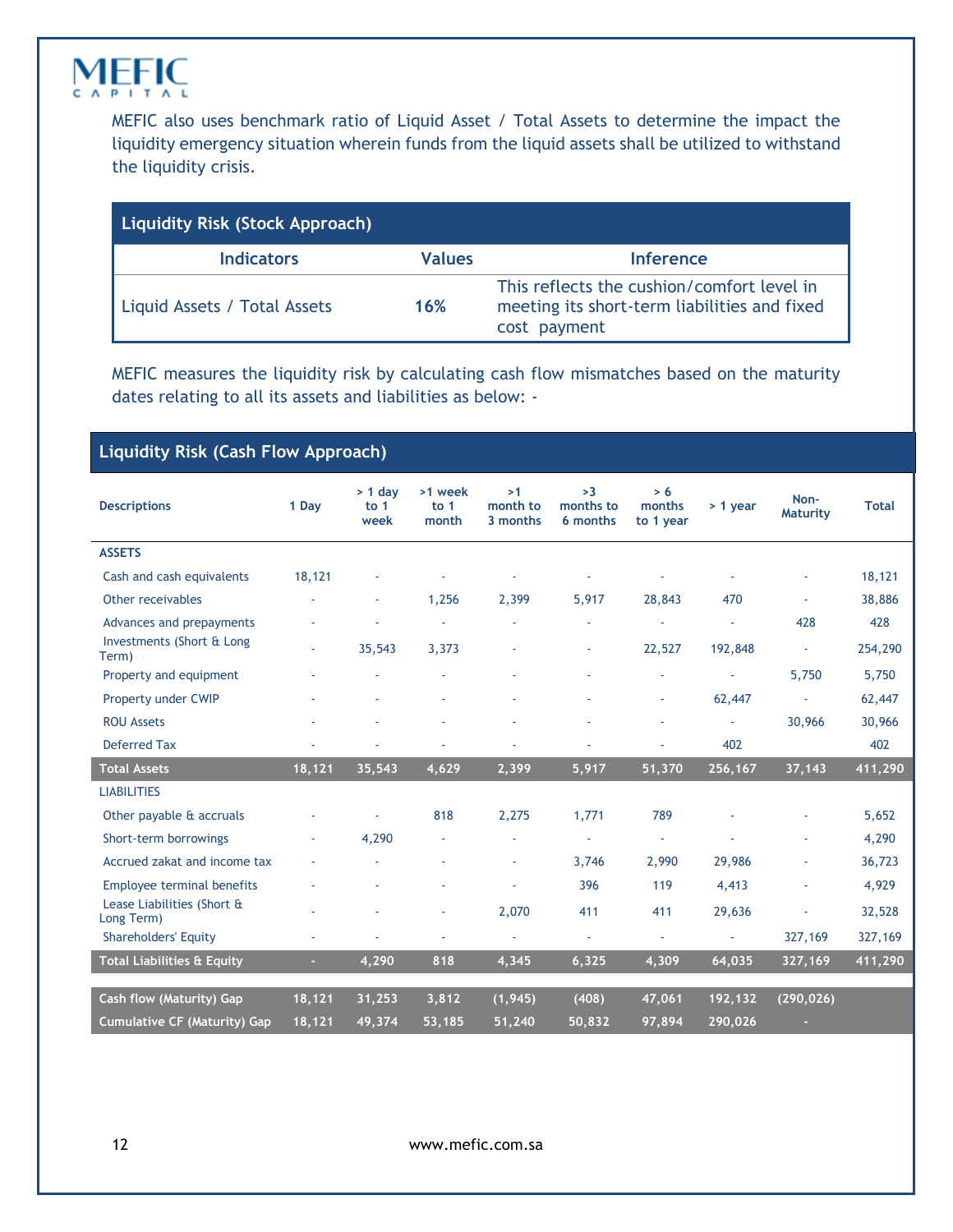#### <span id="page-12-0"></span>**7 Additional and Quantitative Disclosures**

#### **7.1 Capital Adequacy Quantitative Disclosures**

#### <span id="page-12-2"></span><span id="page-12-1"></span>**Table 3. Disclosure on Capital Adequacy- December 31, 2021**

| <b>Exposure Class</b>                           | <b>Exposures</b><br><b>before CRM</b><br><b>SAR '000</b> | <b>Net Exposures</b><br>after<br><b>CRM SAR '000</b> | <b>Risk</b><br>Weighted<br><b>Assets SR '000</b> | <b>Capital</b><br><b>Requirement</b><br><b>SAR '000</b> |
|-------------------------------------------------|----------------------------------------------------------|------------------------------------------------------|--------------------------------------------------|---------------------------------------------------------|
| <b>Credit Risk</b>                              |                                                          |                                                      |                                                  |                                                         |
| <b>On-balance Sheet Exposures</b>               |                                                          |                                                      |                                                  |                                                         |
| <b>Governments and Central Banks</b>            |                                                          |                                                      |                                                  |                                                         |
| Administrative bodies, NPOs                     | 559                                                      | 559                                                  | 559                                              | 78                                                      |
| <b>CMIs and banks</b>                           | 18,106                                                   | 18,106                                               | 3,635                                            | 509                                                     |
| Corporates                                      | 28                                                       | 28                                                   | 201                                              | 28                                                      |
|                                                 | 636                                                      | 636                                                  | 1,908                                            | 267                                                     |
| <b>Investments</b>                              | 229,046                                                  | 229,046                                              | 680,618                                          | 95,286                                                  |
| <b>Listed Shares</b>                            | 35,543                                                   | 35,543                                               | 53,314                                           | 7,464                                                   |
| Securitization                                  |                                                          |                                                      |                                                  |                                                         |
| <b>Margin Financing</b>                         |                                                          |                                                      |                                                  |                                                         |
| <b>Other Assets</b>                             | 125,087                                                  | 125,087                                              | 551,000                                          | 77,140                                                  |
| <b>Total On-Balance sheet Exposures</b>         | 409,005                                                  | 409,005                                              | 1,291,235                                        | 180,772                                                 |
| <b>Off-balance Sheet Exposures</b>              |                                                          |                                                      |                                                  |                                                         |
| <b>OTC/Credit Derivatives</b>                   |                                                          |                                                      |                                                  |                                                         |
| Repurchase agreements                           |                                                          |                                                      |                                                  |                                                         |
| Securities borrowing/lending                    |                                                          |                                                      |                                                  |                                                         |
| Commitments                                     |                                                          |                                                      |                                                  |                                                         |
| Other off-balance sheet exposures               | 8,306                                                    | 8,306                                                | 24,918                                           | 3,489                                                   |
| <b>Total Off-Balance sheet Exposures</b>        | 8,306                                                    | 8,306                                                | 24,918                                           | 3,489                                                   |
| <b>Total On and Off-Balance sheet Exposures</b> | 417,310                                                  | 417,310                                              | 1,316,152                                        | 184,261                                                 |
| <b>Prohibited Exposure Risk Requirement</b>     | 56,608                                                   | 56,608                                               | 234,358                                          | 32,810                                                  |
|                                                 |                                                          |                                                      |                                                  |                                                         |
| <b>Total Credit Risk Exposures</b>              | 473 918                                                  | 473 918                                              | 1 550 510                                        | 217 071                                                 |

| <b>TOtal Credit Risk Exposales</b> |                                  |              |  | $\blacksquare$ |  |
|------------------------------------|----------------------------------|--------------|--|----------------|--|
|                                    |                                  |              |  |                |  |
| <b>Market Risk</b>                 | Long<br><b>Position Position</b> | <b>Short</b> |  |                |  |
| Interest rate risks                |                                  | $\sim$       |  |                |  |
| Equity price risks                 |                                  |              |  |                |  |
|                                    |                                  |              |  |                |  |

| Risks related to investment funds          |        |  |        |
|--------------------------------------------|--------|--|--------|
| Securitization/Re-securitization positions |        |  |        |
| Excess exposure risks                      |        |  |        |
| Settlement risks and counterparty risks    |        |  | $\sim$ |
| Foreign exchange rate risks                | 13,108 |  | 1,835  |
| <b>Commodities risks</b>                   |        |  |        |
| <b>Total Market Risk Exposures</b>         | 13.108 |  | 1.835  |
|                                            |        |  |        |

**Total Operational Risk Exposures 7,338**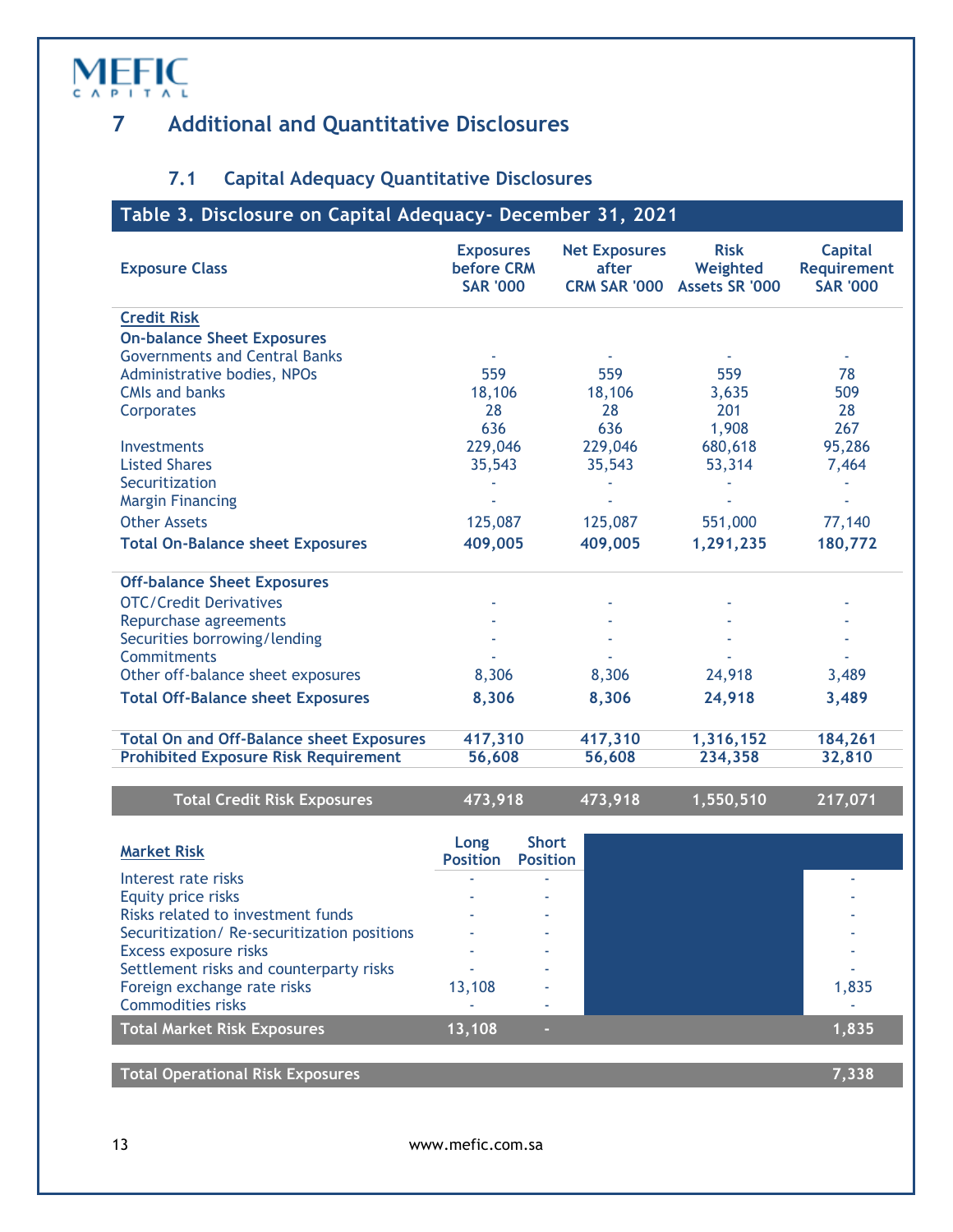|                              | Minimum Capital Requirements | 226.245 |
|------------------------------|------------------------------|---------|
| Surplus/(Deficit) in Capital |                              | 98.654  |
|                              |                              |         |
| Total Capital Ratio (Time)   |                              | 1.44    |

<span id="page-13-0"></span>

| Table 4. Disclosure on Capital Adequacy- December 31, 2020 |                                                   |                                                      |                                                   |                                                         |  |  |  |
|------------------------------------------------------------|---------------------------------------------------|------------------------------------------------------|---------------------------------------------------|---------------------------------------------------------|--|--|--|
| <b>Exposure Class</b>                                      | <b>Exposures</b><br>before CRM<br><b>SAR '000</b> | <b>Net Exposures</b><br>after<br><b>CRM SAR '000</b> | <b>Risk</b><br>Weighted<br><b>Assets SAR '000</b> | <b>Capital</b><br><b>Requirement</b><br><b>SAR '000</b> |  |  |  |
| <b>Credit Risk</b>                                         |                                                   |                                                      |                                                   |                                                         |  |  |  |
| <b>On-balance Sheet Exposures</b>                          |                                                   |                                                      |                                                   |                                                         |  |  |  |
| <b>Governments and Central Banks</b>                       |                                                   |                                                      |                                                   |                                                         |  |  |  |
| Administrative bodies, NPOs                                | 280                                               | 280                                                  | 280                                               | 39                                                      |  |  |  |
| <b>CMIs and banks</b>                                      | 47,701                                            | 47,701                                               | 9,540                                             | 1,336                                                   |  |  |  |
| Corporates                                                 | 16                                                | 16                                                   | 118                                               | 16                                                      |  |  |  |
| Retail                                                     | 618                                               | 618                                                  | 1,855                                             | 260                                                     |  |  |  |
| Investments                                                | 188,508                                           | 188,508                                              | 538,385                                           | 75,374                                                  |  |  |  |
| Securitization                                             |                                                   |                                                      |                                                   |                                                         |  |  |  |
| <b>Margin Financing</b>                                    |                                                   |                                                      |                                                   |                                                         |  |  |  |
| <b>Other Assets</b>                                        | 144,524                                           | 144,524                                              | 700,324                                           | 98,045                                                  |  |  |  |
| <b>Total On-Balance sheet Exposures</b>                    | 381,649                                           | 381,649                                              | 1,250,502                                         | 175,070                                                 |  |  |  |
| <b>Off-balance Sheet Exposures</b>                         |                                                   |                                                      |                                                   |                                                         |  |  |  |
| <b>OTC/Credit Derivatives</b>                              |                                                   |                                                      |                                                   |                                                         |  |  |  |
| Repurchase agreements                                      |                                                   |                                                      |                                                   |                                                         |  |  |  |
| Securities borrowing/lending                               |                                                   |                                                      |                                                   |                                                         |  |  |  |
| Commitments                                                |                                                   |                                                      |                                                   |                                                         |  |  |  |
| Other off-balance sheet exposures                          | 10,000                                            | 10,000                                               | 71,400                                            | 9,996                                                   |  |  |  |
| <b>Total Off-Balance sheet Exposures</b>                   | 10,000                                            | 10,000                                               | 71,400                                            | 9,996                                                   |  |  |  |
| <b>Total On and Off-Balance sheet Exposures</b>            | 391,649                                           | 391,649                                              | 1,321,902                                         | 185,066                                                 |  |  |  |
| <b>Prohibited Exposure Risk Requirement</b>                | 24,125                                            | 24,125                                               | 99,877                                            | 13,983                                                  |  |  |  |
| <b>Total Credit Risk Exposures</b>                         | 415,774                                           | 415,774                                              | 1,421,780                                         | $\overline{199,049}$                                    |  |  |  |

| <b>Market Risk</b>                         | Long<br><b>Position</b> | <b>Short</b><br><b>Positi</b><br><b>on</b> |       |
|--------------------------------------------|-------------------------|--------------------------------------------|-------|
| Interest rate risks                        |                         |                                            |       |
| Equity price risks                         |                         |                                            |       |
| Risks related to investment funds          |                         |                                            |       |
| Securitization/Re-securitization positions |                         |                                            |       |
| Excess exposure risks                      |                         |                                            |       |
| Settlement risks and counterparty risks    |                         |                                            |       |
| Foreign exchange rate risks                | 14,510                  |                                            | 2,031 |
| <b>Commodities risks</b>                   |                         |                                            |       |
| <b>Total Market Risk Exposures</b>         | 14,510                  |                                            | 2,031 |

14 www.mefic.com.sa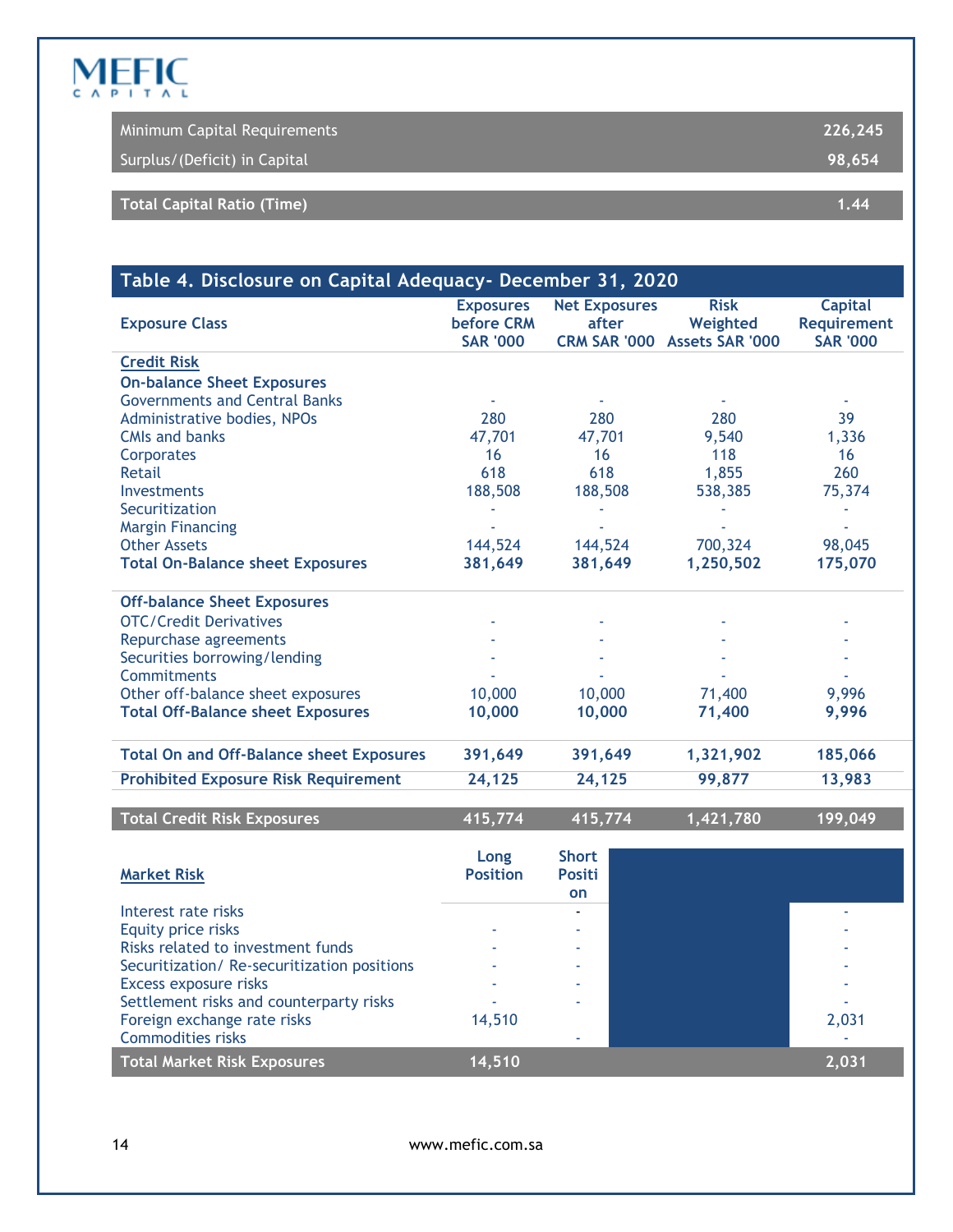| Total Operational Risk Exposures | 10.501  |
|----------------------------------|---------|
| Minimum Capital Requirements     | 211,582 |
| Surplus/(Deficit) in Capital     | 93,468  |
|                                  |         |

<span id="page-14-0"></span>**Total Capital Ratio (Time) 1.44**

#### **7.2 Credit Risks Quantitative Disclosures**

The company considers using the credit rating agencies regulated by the CMA for the credit quality steps to determine its' credit exposure as per the below table:

<span id="page-14-1"></span>

| Table 5. Credit Quality Rating Steps |                   |                 |                     |            |                 |                  |  |  |  |
|--------------------------------------|-------------------|-----------------|---------------------|------------|-----------------|------------------|--|--|--|
| Credit Quality step                  |                   |                 | 3.                  | 4          | 5               | 6                |  |  |  |
| <b>S&amp;P</b>                       | AAA TO AA-        | $A+TOA-$        | <b>BBB+ TO BBB-</b> | $BB+TOBB-$ | $B+TOB-$        | $CCC+$ and below |  |  |  |
| Fitch                                | <b>AAA TO AA-</b> | $A+TOA-$        | <b>BBB+TO BBB-</b>  | $BB+TOBB-$ | $B+TOB-$        | $CCC+$ and below |  |  |  |
| Moody's                              | Aaa TO Aa3        | <b>A1 TO A3</b> | Baa1 TO Baa3        | Ba1 TO Ba3 | <b>B1 TO B3</b> | Caa1 and below   |  |  |  |
| Capital Intelligence                 | <b>AAA</b>        | AA TO A         | <b>BBB</b>          | <b>BB</b>  | В               | C and below      |  |  |  |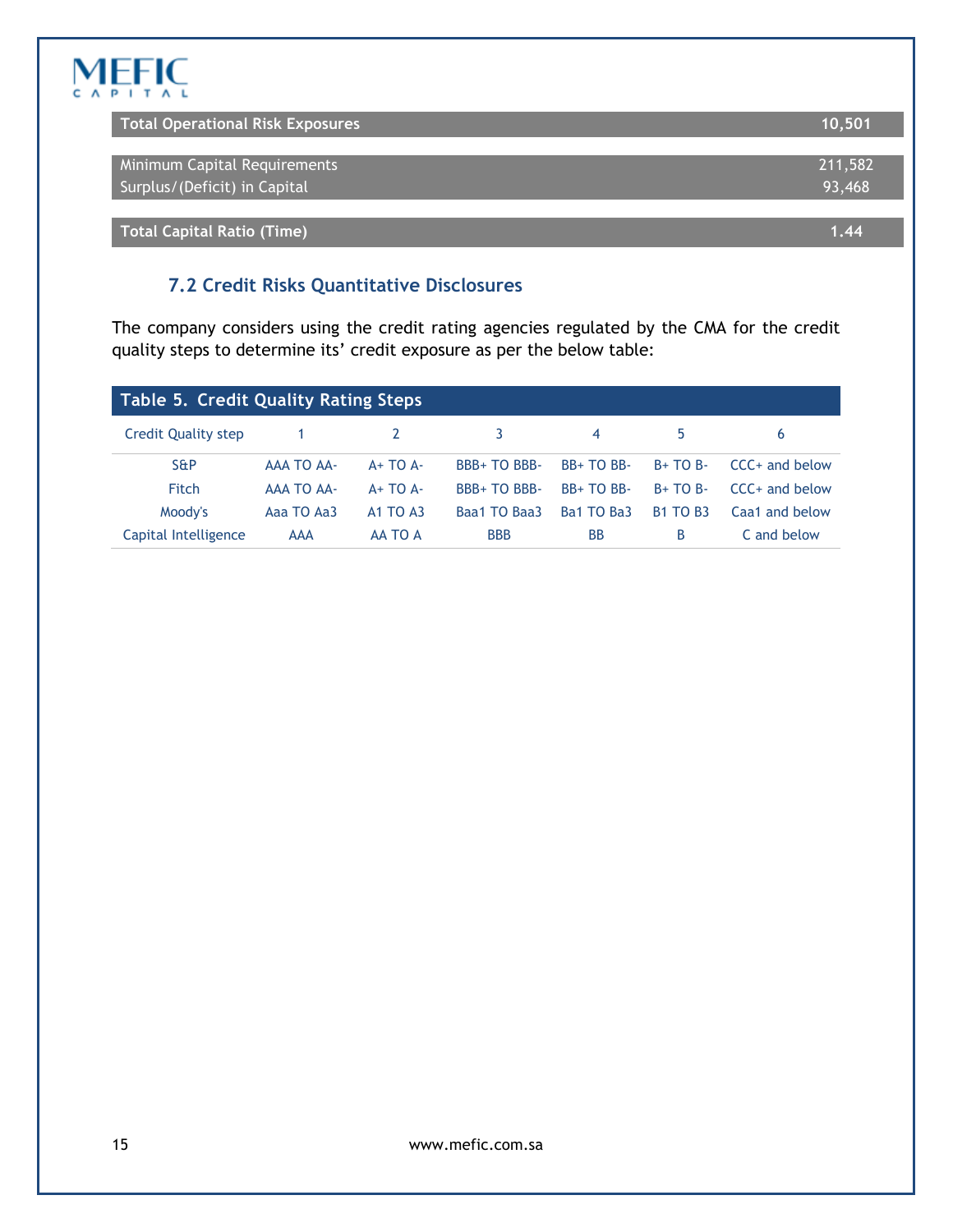

#### **TABLE 6. DISCLOSURE ON CREDIT RISK WEIGHT – DECEMBER 31, 2021**

<span id="page-15-0"></span>

| <b>Risk</b><br><b>Weights</b>               | <b>Governments</b><br>and central<br>banks | <b>Administrative</b><br>bodies and<br><b>NPO</b> | <b>CMIs and</b><br><b>banks</b> | <b>Corporates</b> | <b>Retail</b>  | Past due<br>items        | Investment<br><b>Funds</b> | <b>Listed</b><br><b>Shares</b> | <b>Other</b><br>assets | Off-balance<br>sheet<br>commitments | <b>Total Exposure</b><br>after netting<br>and Credit Risk<br><b>Mitigation</b> | <b>Total Risk</b><br>Weighted<br><b>Assets</b> |
|---------------------------------------------|--------------------------------------------|---------------------------------------------------|---------------------------------|-------------------|----------------|--------------------------|----------------------------|--------------------------------|------------------------|-------------------------------------|--------------------------------------------------------------------------------|------------------------------------------------|
| 0%                                          | ٠                                          |                                                   |                                 |                   |                |                          |                            | $\overline{\phantom{a}}$       | 15                     | $\sim$                              | 15                                                                             | $\overline{\phantom{a}}$                       |
| 20%                                         | $\sim$                                     | $\sim$                                            | 18,061                          | $\sim$            |                | ٠                        |                            | $\sim$                         | $\sim$                 | $\sim$                              | 18,061                                                                         | 3,612                                          |
| 50%                                         | $\sim$                                     | ٠                                                 | 45                              | $\sim$            | $\blacksquare$ | ٠                        |                            | ÷,                             | $\sim$                 | ٠                                   | 45                                                                             | 23                                             |
| 100%                                        | $\blacksquare$                             | 559                                               | ٠                               | $\sim$            | ٠              | ٠                        | ٠                          | $\overline{\phantom{a}}$       | ٠                      | $\sim$                              | 559                                                                            | 559                                            |
| 150%                                        | $\sim$                                     | $\blacksquare$                                    |                                 | ٠                 | $\blacksquare$ | $\sim$                   | 4,346                      | 35,543                         | $\sim$                 | $\sim$                              | 39,889                                                                         | 59,833                                         |
| 200%                                        | $\sim$                                     | ٠                                                 |                                 | ٠                 | ٠              | $\overline{\phantom{a}}$ |                            | $\overline{\phantom{a}}$       | ٠                      | $\overline{\phantom{a}}$            | $\sim$                                                                         | $\sim$                                         |
| 300%                                        | $\sim$                                     | ٠                                                 | ٠                               | $\sim$            | 636            | $\sim$                   | 224,700                    | $\sim$                         | 35,275                 | 8,306                               | 268,917                                                                        | 806,751                                        |
| 400%                                        | $\sim$                                     | ٠                                                 |                                 | $\sim$            | $\blacksquare$ | $\sim$                   | $\sim$                     | $\sim$                         | 62,447                 | $\sim$                              | 62,447                                                                         | 249,788                                        |
| 500%                                        | $\sim$                                     |                                                   |                                 |                   | $\blacksquare$ |                          |                            | ÷,                             | $\sim$                 | $\sim$                              | $\sim$                                                                         | $\sim$                                         |
| 714%<br>(include<br>prohibited<br>exposure) | $\sim$                                     |                                                   | ٠                               | 28                |                | 27,365                   | 56,608                     |                                |                        | $\sim$                              | 84,001                                                                         | 429,945                                        |
| Average<br><b>Risk</b><br>Weight            | 0%                                         | 100%                                              | 20%                             | 714%              | 300%           | 714%                     | 320%                       | 150%                           | 364%                   | 300%                                | 473,933                                                                        | 1,550,510                                      |
| Deduction<br>from<br>Capital<br><b>Base</b> | $\sim$                                     | 78                                                | 509                             | 28                | 267            | 27,354                   | 128,097                    | 7,464                          | 49,786                 | 3,489                               | ٠                                                                              | 217,071                                        |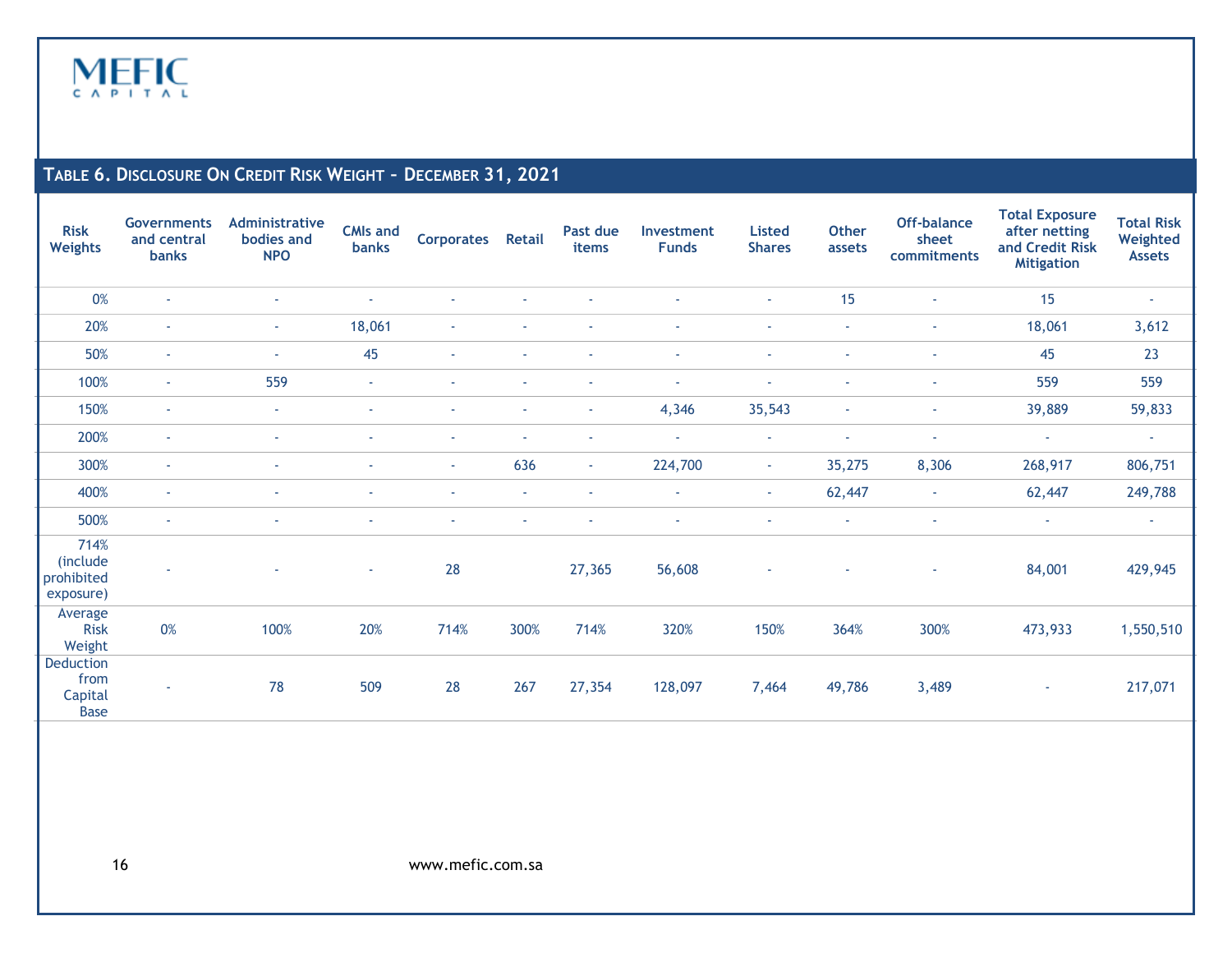

#### **TABLE 7. DISCLOSURE ON CREDIT RISK WEIGHT – DECEMBER 31, 2020**

<span id="page-16-0"></span>

| <b>Risk</b><br><b>Weights</b>               | <b>Governments</b><br>and central<br><b>banks</b> | Administrative<br>bodies and NPO | <b>CMIs and</b><br><b>banks</b> | <b>Corporates</b> | <b>Retail</b> | Past due<br>items | Investment<br><b>Funds</b> | <b>Other</b><br>assets | Off-balance<br>sheet<br>commitments | <b>Total Exposure after</b><br>netting and Credit<br><b>Risk Mitigation</b> | <b>Total Risk</b><br>Weighted<br><b>Assets</b> |
|---------------------------------------------|---------------------------------------------------|----------------------------------|---------------------------------|-------------------|---------------|-------------------|----------------------------|------------------------|-------------------------------------|-----------------------------------------------------------------------------|------------------------------------------------|
| 0%                                          | ٠                                                 | ٠                                |                                 |                   |               |                   | $\overline{\phantom{a}}$   | 15                     | $\overline{\phantom{a}}$            | 15                                                                          | $\sim$                                         |
| 20%                                         | $\sim$                                            | $\sim$                           | 47,701                          | ٠                 |               |                   | $\sim$                     | $\sim$                 | $\sim$                              | 47,701                                                                      | 9,540                                          |
| 50%                                         | $\sim$                                            | ٠                                | $\sim$                          | ٠                 |               |                   | $\sim$                     | $\sim$                 | $\blacksquare$                      | $\sim$                                                                      | a.                                             |
| 100%                                        | $\sim$                                            | 280                              | $\sim$                          |                   |               |                   | $\overline{\phantom{a}}$   | $\sim$                 | $\overline{\phantom{a}}$            | 280                                                                         | 280                                            |
| 150%                                        | $\sim$                                            | $\sim$                           |                                 | ٠                 |               |                   | 18,094                     | ٠                      | ÷                                   | 18,094                                                                      | 27,141                                         |
| 200%                                        | $\sim$                                            | $\blacksquare$                   |                                 | ٠                 | ٠             |                   | $\sim$                     | ÷                      | ÷                                   | $\sim$                                                                      | $\sim$                                         |
| 300%                                        | $\sim$                                            | $\blacksquare$                   |                                 | $\sim$            | 618           | $\sim$            | 170,415                    | 1,287                  | ÷                                   | 172,320                                                                     | 516,961                                        |
| 400%                                        | $\sim$                                            | $\blacksquare$                   |                                 | $\sim$            | $\sim$        | ٠                 | $\sim$                     | 103,901                | $\overline{\phantom{a}}$            | 103,901                                                                     | 415,603                                        |
| 500%                                        | $\sim$                                            | $\sim$                           |                                 | $\sim$            | $\sim$        |                   | ÷.                         | $\sim$                 | $\blacksquare$                      | $\sim$                                                                      | $\sim$                                         |
| 714%<br>(include<br>prohibited<br>exposure) | ٠                                                 |                                  | $\sim$                          | 16                | $\sim$        | 39,336            | 24,125                     | $\sim$                 | 10,000                              | 73,477                                                                      | 452,254                                        |
| Average<br><b>Risk</b><br>Weight            | 0%                                                | 100%                             | 20%                             | 714%              | 300%          | 714%              | 308%                       | 399%                   | 714%                                | 415,789                                                                     | 1,421,780                                      |
| Deduction<br>from<br>Capital<br><b>Base</b> | $\sim$                                            | 39                               | 1,336                           | 16                | 260           | 39,320            | 89,357                     | 58,725                 | 9,996                               |                                                                             | 199,049                                        |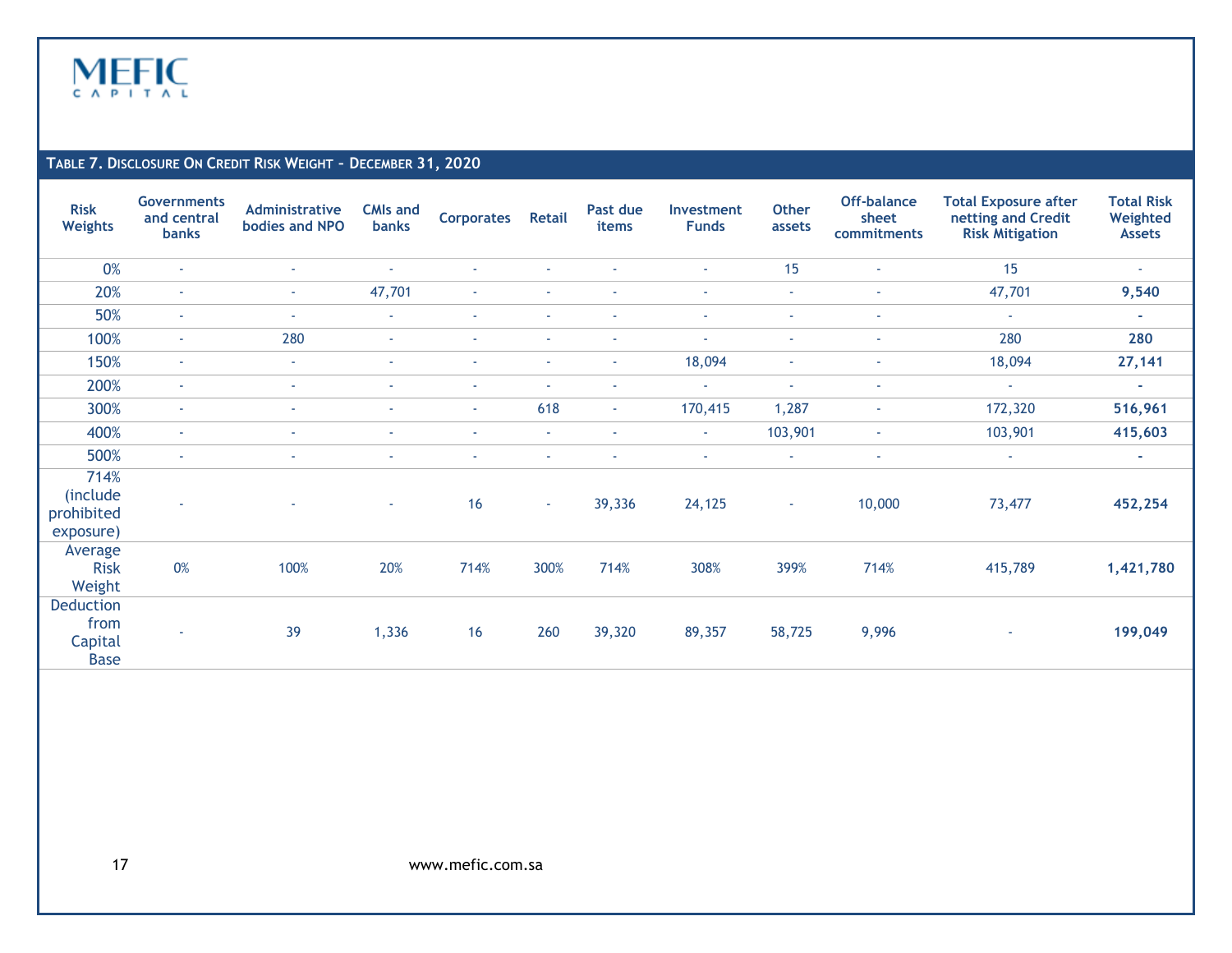#### **Table 8. Disclosure on Credit risk rating exposure - December 31, 2021**

<span id="page-17-0"></span>

| Long term Ratings of counterparties  |                                      |                   |                |                 |                |                 |                     |                |              |
|--------------------------------------|--------------------------------------|-------------------|----------------|-----------------|----------------|-----------------|---------------------|----------------|--------------|
|                                      | <b>Credit Quality</b><br><b>Step</b> |                   | $\overline{2}$ | 3               | $\overline{4}$ | 5               | 6                   | <b>Unrated</b> |              |
|                                      | S&P                                  | <b>AAA TO AA-</b> | A+ TO A-       | BBB+TO<br>BBB-  | BB+TO<br>BB-   | $B+TOB-$        | $CCC+$ and<br>below | <b>Unrated</b> |              |
| <b>Exposure Class</b>                | Fitch                                | <b>AAA TO AA-</b> | $A+TOA-$       | BBB+TO<br>BBB-  | BB+TO<br>BB-   | $B+TOB-$        | $CCC+$ and<br>below | Unrated        | <b>Total</b> |
|                                      | Moody's                              | Aaa TO Aa3        | A1 TO A3       | Baa1 TO<br>Baa3 | Ba1 TO<br>Ba3  | <b>B1 TO B3</b> | Caa1 and<br>below   | <b>Unrated</b> |              |
|                                      | Capital<br>Intelligence              | AAA               | AA TO A        | <b>BBB</b>      | <b>BB</b>      | B               | C and<br>below      | Unrated        |              |
| On and Off-balance-sheet Exposures   |                                      |                   |                |                 |                |                 |                     |                |              |
| <b>Governments and Central Banks</b> |                                      | ٠                 |                |                 |                |                 |                     |                | ×.           |
| Administrative bodies, NPOs          | ٠                                    |                   | ٠              | ٠               | ×.             | ٠               | ٠                   | 559            | 559          |
| <b>CMIs and banks</b>                | ٠                                    | 18,061            | ٠              | ۰.              | 45             | ٠               | ٠                   |                | 18,106       |
| Corporates                           | ÷                                    | ٠                 | ٠              | ٠               | ÷              | ٠               | ٠                   | 28             | 28           |
| Retail                               | ٠                                    | ٠                 | ٠              | ٠               | ×.             | ٠               | ٠                   | 636            | 636          |
| Investments                          | ٠                                    | ٠                 | ٠              | ٠               | ÷              | ٠               | ÷                   | 264,588        | 264,588      |
| Securitization                       | ٠                                    | ٠                 | ٠              | ٠               | ÷              | ٠               | ×.                  | ٠              | ۰            |
| <b>Margin Financing</b>              | ٠                                    | ٠                 | ٠              | ٠               | ٠              | ٠               | ٠                   |                | ÷            |
| <b>Other Assets</b>                  | ٠                                    |                   | ٠              | ٠               | ٠              | ٠               | ÷                   | 133,393        | 133,393      |
| <b>Total</b>                         |                                      | 18,061            | н              | ×.              | 45             | ш               | п                   | 399,205        | 417,310      |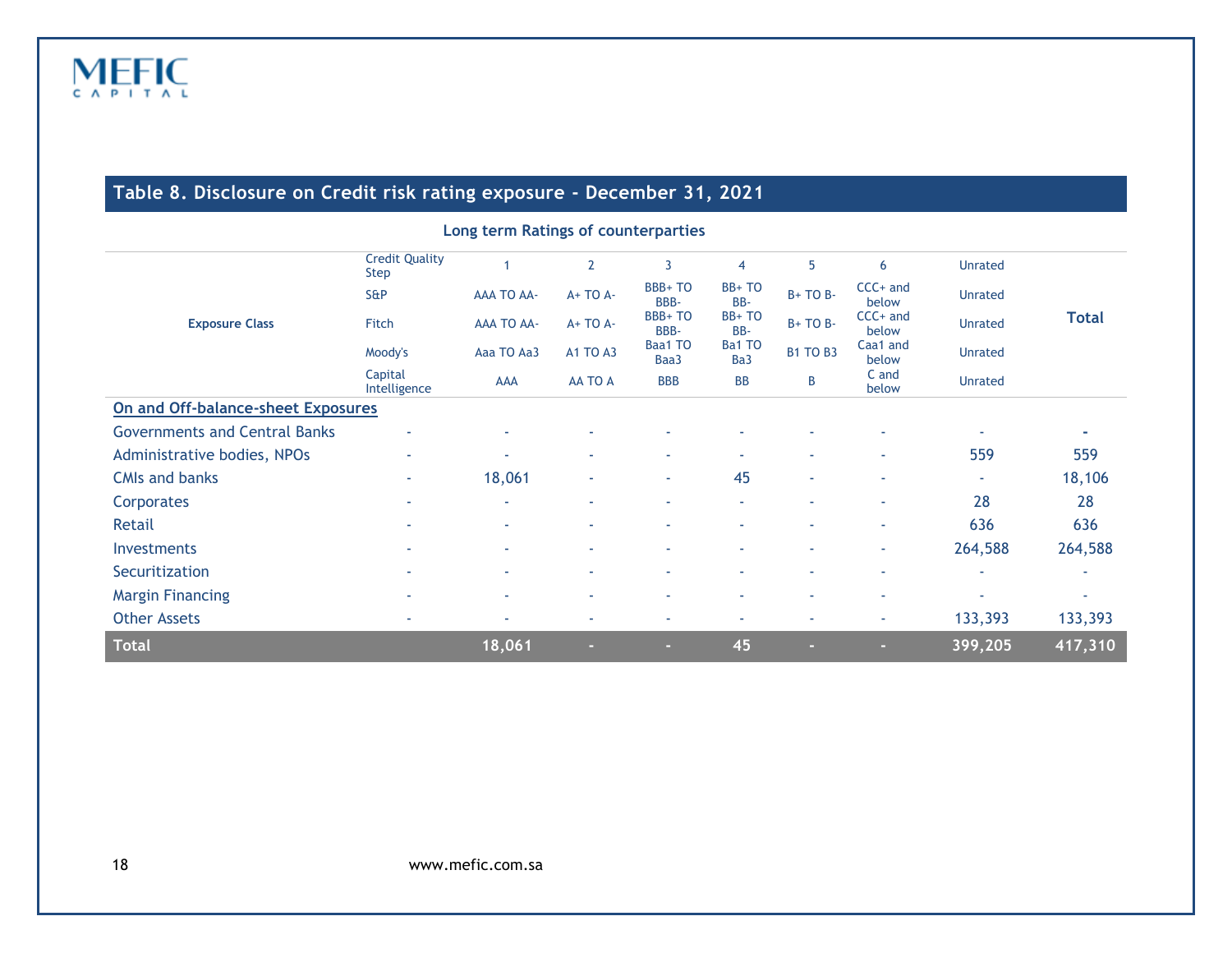<span id="page-18-0"></span>

| Long term Ratings of counterparties     |                                      |                   |                 |              |                |                 |                     |                |              |  |
|-----------------------------------------|--------------------------------------|-------------------|-----------------|--------------|----------------|-----------------|---------------------|----------------|--------------|--|
|                                         | <b>Credit Quality</b><br><b>Step</b> | 1                 | $\overline{2}$  | 3            | $\overline{4}$ | 5               | 6                   | <b>Unrated</b> |              |  |
|                                         | <b>S&amp;P</b>                       | <b>AAA TO AA-</b> | $A+TOA-$        | BBB+ TO BBB- | BB+TO BB-      | $B+TOB-$        | $CCC+$ and<br>below | <b>Unrated</b> |              |  |
| <b>Exposure Class</b>                   | Fitch                                | <b>AAA TO AA-</b> | A+ TO A-        | BBB+ TO BBB- | BB+TO BB-      | $B+TOB-$        | $CCC+$ and<br>below | <b>Unrated</b> | <b>Total</b> |  |
|                                         | Moody's                              | Aaa TO Aa3        | <b>A1 TO A3</b> | Baa1 TO Baa3 | Ba1 TO Ba3     | <b>B1 TO B3</b> | Caa1 and<br>below   | <b>Unrated</b> |              |  |
|                                         | Capital<br>Intelligence              | AAA               | AA TO A         | <b>BBB</b>   | <b>BB</b>      | B               | C and below         | <b>Unrated</b> |              |  |
| On and Off-balance-sheet Exposures      |                                      |                   |                 |              |                |                 |                     |                |              |  |
| <b>Governments and Central</b><br>banks | ж.                                   |                   | ٠               | ٠            | ٠              |                 | ٠                   |                |              |  |
| Administrative bodies, NPOs             |                                      |                   | ٠               | ٠            | ٠              | ٠               | $\sim$              | 280            | 280          |  |
| <b>CMIs and banks</b>                   | ٠                                    | 47,644            | ٠               | 57           | ٠              | ٠               | ٠                   | ×.             | 47,701       |  |
| Corporates                              |                                      | ÷                 | ٠               | ٠            | ÷              | ٠               | ٠                   | 16             | 16           |  |
| Retail                                  |                                      | ×.                | ٠               | ٠            | ٠              | ٠               | ٠                   | 618            | 618          |  |
| <b>Investments</b>                      |                                      |                   | ٠               | ٠            | ٠              | ٠               | ٠.                  | 188,508        | 188,508      |  |
| Securitization                          |                                      |                   | ٠               | $\sim$       | ٠              | ٠               | ٠                   | ٠              | ۰            |  |
| <b>Margin Financing</b>                 |                                      |                   | ٠               | $\sim$       | ٠              | ٠               | ٠                   | ٠              | ÷            |  |
| <b>Other Assets</b>                     | $\sim$                               |                   | ٠               | ٠            | ٠              | ٠               | ٠                   | 154,524        | 154,524      |  |
| <b>Total</b>                            | ×.                                   | 47,677            | ٠               | 57           |                |                 | ×.                  | 343,948        | 391,649      |  |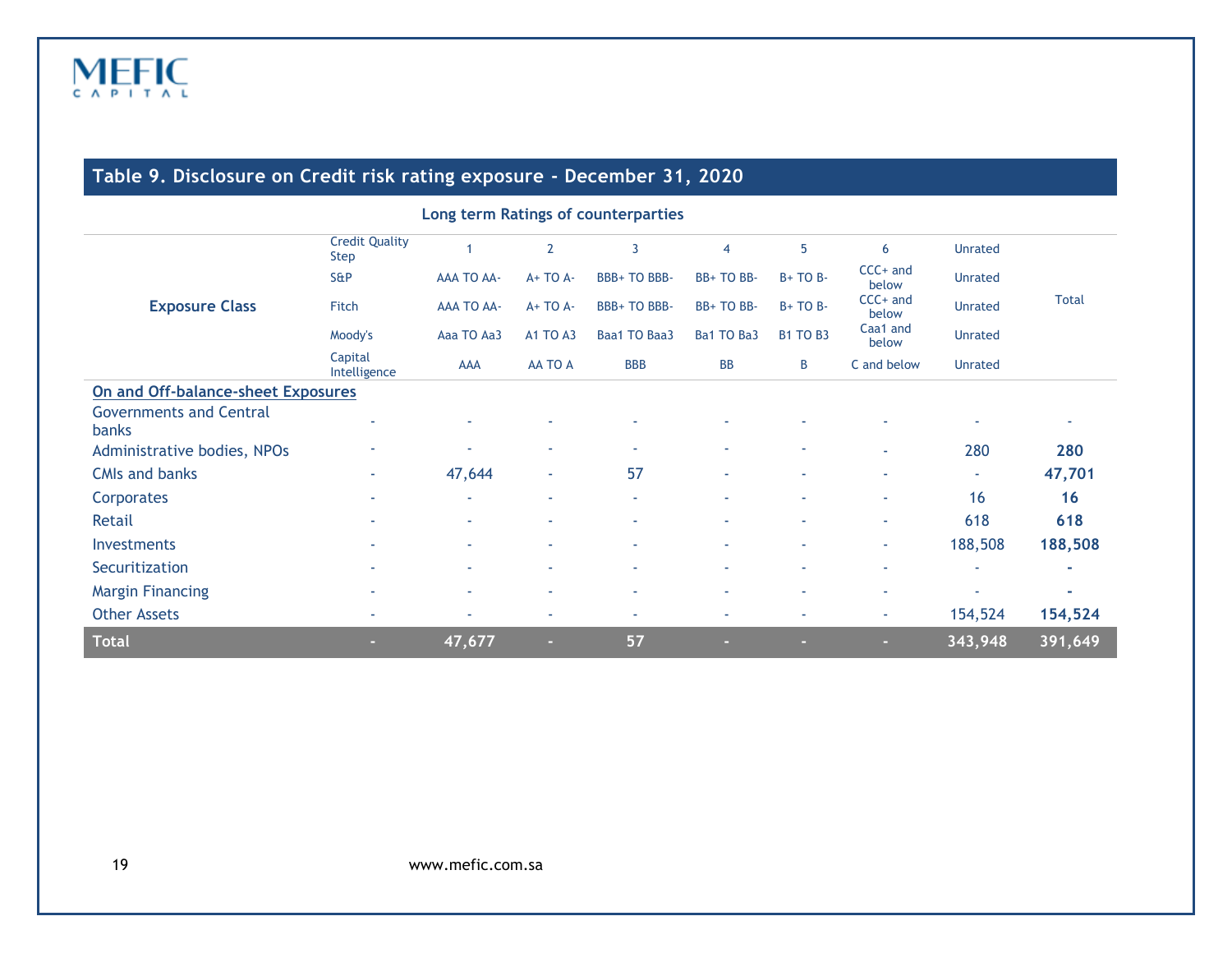#### **Table 10. Disclosure on Credit Risk Mitigation (CRM) - December 31, 2021**

<span id="page-19-0"></span>

| <b>Exposure Class</b>                         | <b>Exposures before CRM</b> | <b>Exposures</b><br>covered by<br><b>Guarantees/</b><br><b>Credit</b><br>derivatives | <b>Exposures</b><br>covered by<br><b>Financial</b><br><b>Collateral</b> | <b>Exposures</b><br>covered<br>by Netting<br><b>Agreement</b> | <b>Exposures</b><br>covered by<br>other eligible<br>collaterals | <b>Exposures</b><br>after CRM |
|-----------------------------------------------|-----------------------------|--------------------------------------------------------------------------------------|-------------------------------------------------------------------------|---------------------------------------------------------------|-----------------------------------------------------------------|-------------------------------|
| <b>Credit Risk</b>                            |                             |                                                                                      |                                                                         |                                                               |                                                                 |                               |
| <b>On-balance Sheet Exposures</b>             |                             |                                                                                      |                                                                         |                                                               |                                                                 |                               |
| <b>Governments and Central Banks</b>          |                             |                                                                                      |                                                                         |                                                               |                                                                 |                               |
| Administrative bodies, NPOs                   | 559                         |                                                                                      |                                                                         |                                                               |                                                                 | 559                           |
| <b>CMIs and banks</b>                         | 18,106                      |                                                                                      |                                                                         |                                                               |                                                                 | 18,106                        |
| Corporates                                    | 28                          |                                                                                      |                                                                         |                                                               |                                                                 | 28                            |
| <b>Retail</b>                                 | 636                         |                                                                                      |                                                                         |                                                               |                                                                 | 636                           |
| Investments (Fund & Listed Shares)            | 264,588                     |                                                                                      |                                                                         |                                                               |                                                                 | 264,588                       |
| Securitization                                | ä                           |                                                                                      |                                                                         |                                                               |                                                                 | ä                             |
| <b>Margin Financing</b>                       |                             |                                                                                      |                                                                         |                                                               |                                                                 |                               |
| <b>Other Assets</b>                           | 125,087                     |                                                                                      | ×.                                                                      |                                                               | $\sim$                                                          | 125,087                       |
| <b>Total On-Balance sheet Exposures</b>       | 409,004                     |                                                                                      | m.                                                                      | $\sim$                                                        | a.                                                              | 409,004                       |
| <b>Off-balance Sheet Exposures</b>            | $\sim$                      |                                                                                      | ×.                                                                      | $\sim$                                                        | ×.                                                              | ×.                            |
| <b>OTC/Credit Derivatives</b>                 |                             |                                                                                      |                                                                         |                                                               |                                                                 |                               |
| Exposure in the form of repurchase agreements |                             |                                                                                      | ٠                                                                       |                                                               |                                                                 | ٠                             |
| Exposure in the form of securities lending    |                             |                                                                                      |                                                                         |                                                               |                                                                 |                               |
| Exposure in the form of commitments           |                             |                                                                                      | ٠                                                                       |                                                               |                                                                 |                               |
| Other Off-Balance sheet Exposures             | 8,306                       |                                                                                      | ٠                                                                       |                                                               |                                                                 | 8,306                         |
| <b>Total Off-Balance sheet Exposures</b>      | 8,306                       |                                                                                      |                                                                         |                                                               |                                                                 | 8,306                         |
| Total On and Off-Balance sheet Exposures      | 417,310                     |                                                                                      |                                                                         |                                                               |                                                                 | 417,310                       |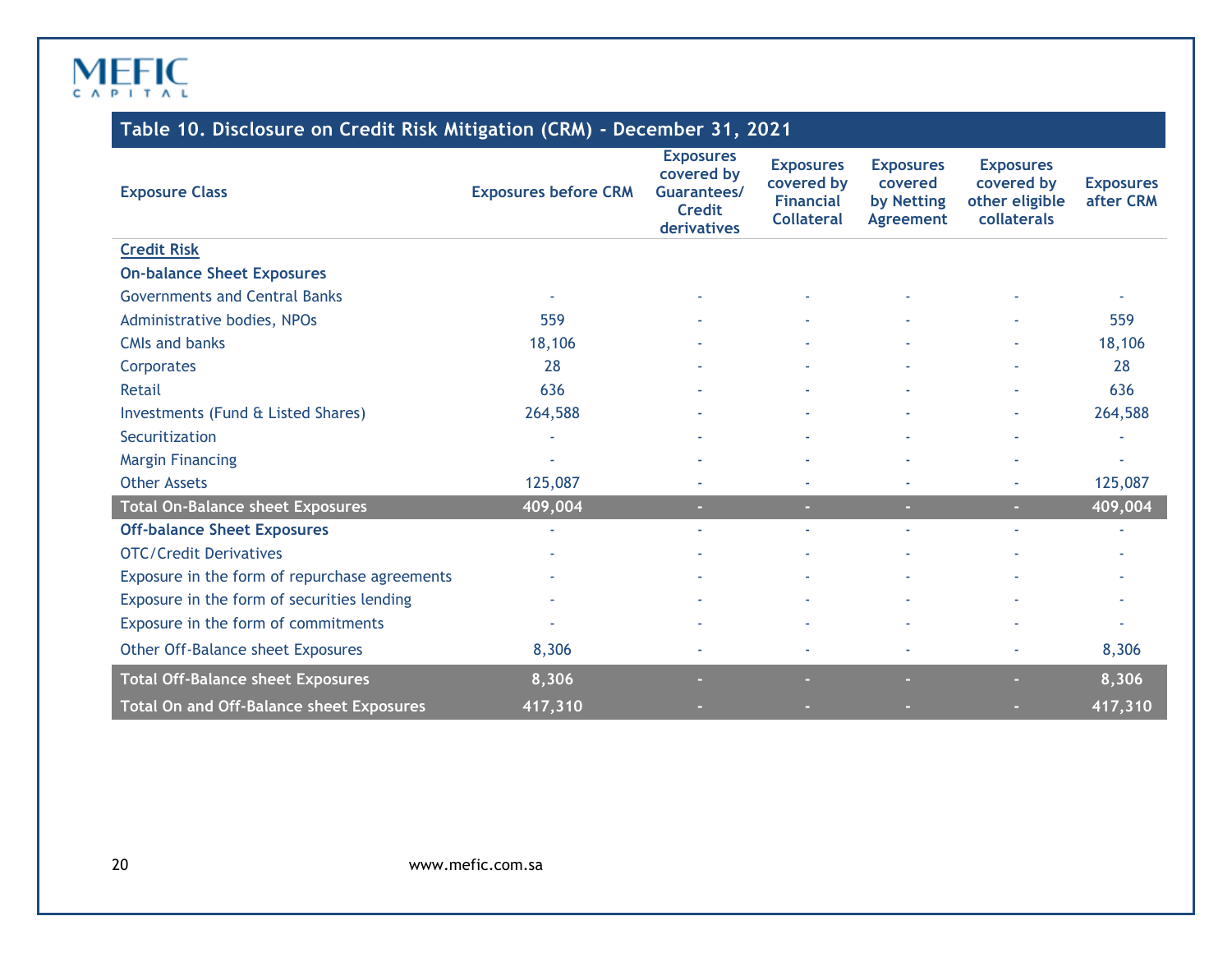| Table 11. Disclosure on Credit Risk Mitigation (CRM) - December 31, 2020 |  |  |
|--------------------------------------------------------------------------|--|--|
|                                                                          |  |  |

<span id="page-20-0"></span>

| <b>Exposure Class</b>                           | <b>Exposures before</b><br><b>CRM</b> | <b>Exposures</b><br>covered by<br>Guarantees/<br><b>Credit</b><br>derivatives | <b>Exposures</b><br>covered<br>by<br><b>Financial</b><br><b>Collateral</b> | <b>Exposures</b><br>covered<br>by Netting<br>Agreement | <b>Exposures</b><br>covered<br>by other<br>eligible<br>collaterals | <b>Exposures after</b><br><b>CRM</b> |
|-------------------------------------------------|---------------------------------------|-------------------------------------------------------------------------------|----------------------------------------------------------------------------|--------------------------------------------------------|--------------------------------------------------------------------|--------------------------------------|
| <b>Credit Risk</b>                              |                                       |                                                                               |                                                                            |                                                        |                                                                    |                                      |
| <b>On-balance Sheet Exposures</b>               |                                       |                                                                               |                                                                            |                                                        |                                                                    |                                      |
| <b>Governments and Central Banks</b>            | ٠                                     |                                                                               |                                                                            |                                                        |                                                                    |                                      |
| Administrative bodies, NPOs                     | 280                                   |                                                                               |                                                                            |                                                        |                                                                    | 280                                  |
| <b>CMIs and banks</b>                           | 47,701                                |                                                                               |                                                                            |                                                        |                                                                    | 47,701                               |
| Corporates                                      | 16                                    |                                                                               |                                                                            |                                                        |                                                                    | 16                                   |
| Retail                                          | 618                                   |                                                                               |                                                                            |                                                        |                                                                    | 618                                  |
| Investments                                     | 188,508                               |                                                                               |                                                                            |                                                        | ä,                                                                 | 188,508                              |
| Securitization                                  | $\sim$                                |                                                                               |                                                                            |                                                        | ٠                                                                  |                                      |
| <b>Margin Financing</b>                         | ×,                                    | ٠                                                                             |                                                                            |                                                        | ÷,                                                                 | ÷.                                   |
| <b>Other Assets</b>                             | 144,524                               |                                                                               |                                                                            |                                                        |                                                                    | 144,524                              |
| <b>Total On-Balance sheet Exposures</b>         | 381,649                               | ×.                                                                            | н                                                                          | $\sim$                                                 | ×.                                                                 | 381,649                              |
| <b>Off-balance Sheet Exposures</b>              |                                       |                                                                               |                                                                            |                                                        |                                                                    |                                      |
| <b>OTC/Credit Derivatives</b>                   |                                       |                                                                               |                                                                            |                                                        |                                                                    |                                      |
| Exposure in the form of repurchase agreements   |                                       |                                                                               |                                                                            |                                                        |                                                                    |                                      |
| Exposure in the form of securities lending      |                                       |                                                                               |                                                                            |                                                        |                                                                    |                                      |
| Exposure in the form of commitments             |                                       |                                                                               |                                                                            |                                                        |                                                                    |                                      |
| Other Off-Balance sheet Exposures               | 10,000                                | ٠                                                                             | ٠                                                                          | ÷                                                      | ä,                                                                 | 10,000                               |
| <b>Total Off-Balance sheet Exposures</b>        | 10,000                                | н                                                                             |                                                                            | $\sim$                                                 | ×.                                                                 | 10,000                               |
| <b>Total On and Off-Balance sheet Exposures</b> | 391,649                               |                                                                               |                                                                            | ×.                                                     | н                                                                  | 391,649                              |